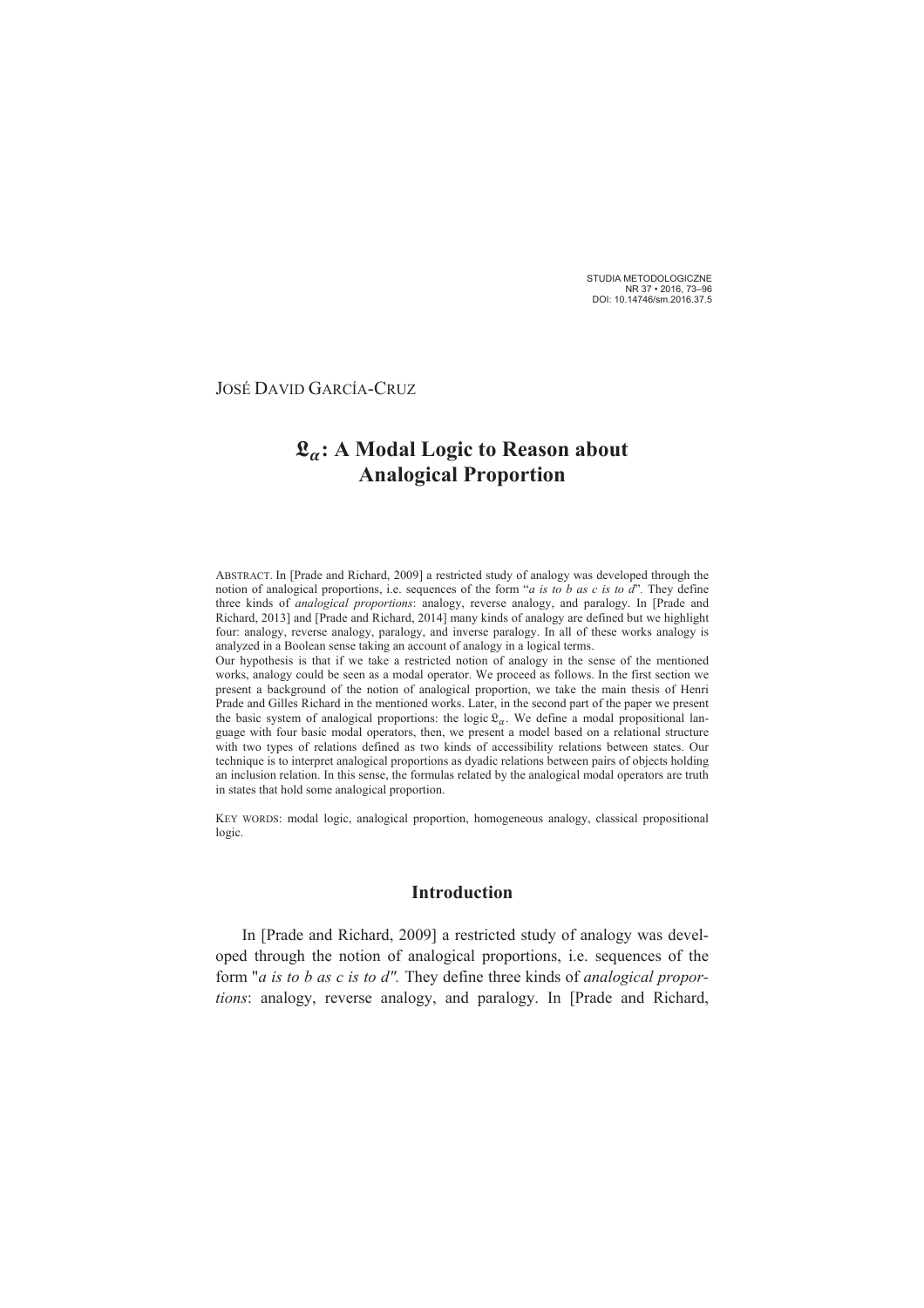| José David García-Cruz |
|------------------------|
|------------------------|

2013] and [Prade and Richard, 2014] many kinds of analogy are defined but we highlight four: analogy, reverse analogy, paralogy, and inverse paralogy. In all of these works analogy is analyzed in a Boolean sense taking an account of analogy in a logical terms.

Our hypothesis is that if we take a restricted notion of analogy in the sense of the mentioned works, analogy could be seen as a modal operator. We proceed as follows. In the first section we present a background of the notion of analogical proportion, we take the main thesis of Henri Prade and Gilles Richard in the mentioned works. Later, in the second part of the paper we present the basic system of analogical proportions: the logic  $\mathfrak{L}_{\alpha}$ . We define a modal propositional language with four basic modal operators, then, we present a model based on a relational structure with two types of relations defined as two kinds of accessibility relations between states. Our technique is to interpret analogical proportions as dyadic relations between pairs of objects holding an inclusion relation. In this sense, the formulas related by the analogical modal operators are truth in states that hold some analogical proportion.

One of the main results of our approach is that we could dualize the analogical proportions and define strong notions of analogy, paralogy, reverse analogy, and inverse paralogy, respectively. That means that there could be not only four modal operators of analogical proportions but eight. Related to the previous issue, we can consider what are the advantages of a semantics based on the notion of analogical proportion, and also how we can construct a logical calculus adequate to the remaining semantics. Another result is given by the properties of the four analogical proportion, *i.e.* reverse reflexivity, odd permutation, symmetry, bi-reflexivity, even permutation, etc. These properties define some characteristic theorems of the logic of analogical proportions, we analyze these issues in the final section.

#### **Background on Analogy**

My aim in this part is to offer a restricted notion of analogical proportions. I follow Henri Prade and Gilles Richard in three of theirs works: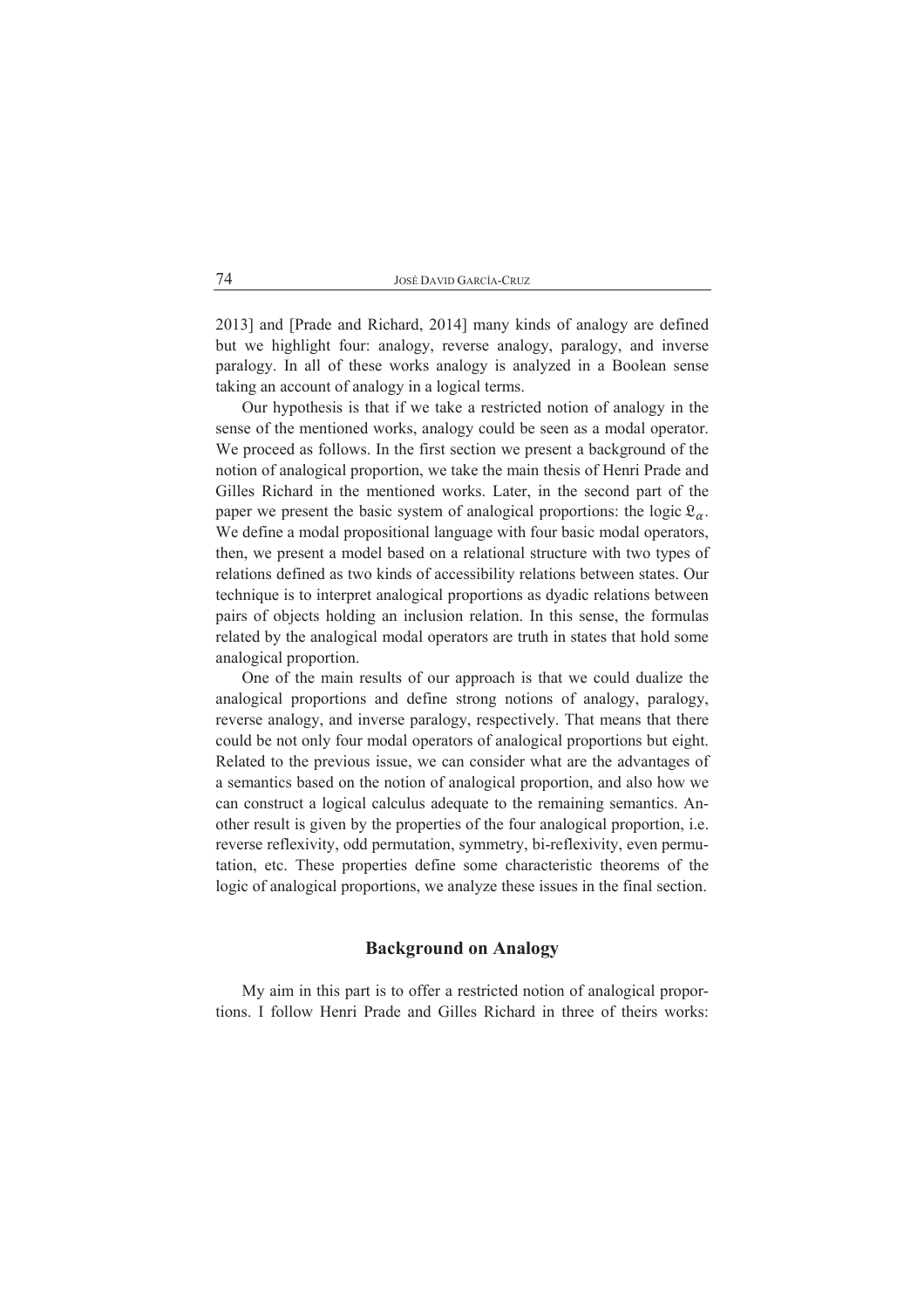$\mathfrak{L}_{\alpha}$ : A Modal Logic to Reason About Analogical Proportion

"Analogy, Paralogy and Reverse Analogy: Postulates and Inferences"; "From Analogical Proportion to Logical Proportions"; and "From Analogical Proportion to Logical Proportions: A Survey". I only focus on the intuitive notion of analogical proportion and its Boolean interpretation, and only in four kinds of analogical proportions, namely *homogeneous analo*gies. For this reason, I only take in account the definition of the four analogical proportions.

The first paper ("Analogy, Paralogy and Reverse Analogy: Postulates and Inferences") develops a three-sided view of analogy, in the author's words:

Their starting idea is that "analogy is a matter of *similarity* and *differ*ence" [Idem.], this idea is the core of a definition of three types of analogy with its respective "postulates". The basic definition of analogical proportion given by them is "statements of the form  $\alpha$  is to  $\beta$  as  $\alpha$  is to  $\alpha$ , usually denoted  $a:b::c:d"$  [Idem.]; for example ""numeral" is to "two" as "solid" is to "cube""; the words "numeral" and "two" are similar in the same sense as "solid" and "cube" are, the first and the third refers to a conceptual entity (a notion of numeral and a notion of solid) in this reference lies the similarity, but the difference lies in the fact that one notion refers to an arithmetical concept and the other refers to a geometrical concept.

In this sense analogy is a binary relation between pairs of objects that hold at the same time relations of similarity and dissimilarity, Prade and Richard say that we may have to put two situations in parallel and compare these situations by establishing a correspondence between them. We may extend this correspondence to take a general intuitive definition of analogy: "the way  $a$  and  $b$  differ is the same as the way  $c$  and  $d$  differ". This definition of analogy is the base of the remaining definitions of paralogy and reverse analogy, we put them together and get:

<sup>(...)</sup> we investigate constitutive notions of analogy and we highlight the existence of two relations beside standard analogical proportion, namely paralogical proportion and reverse analogical proportion (...) [Prade and Richard, 2009, p. 307]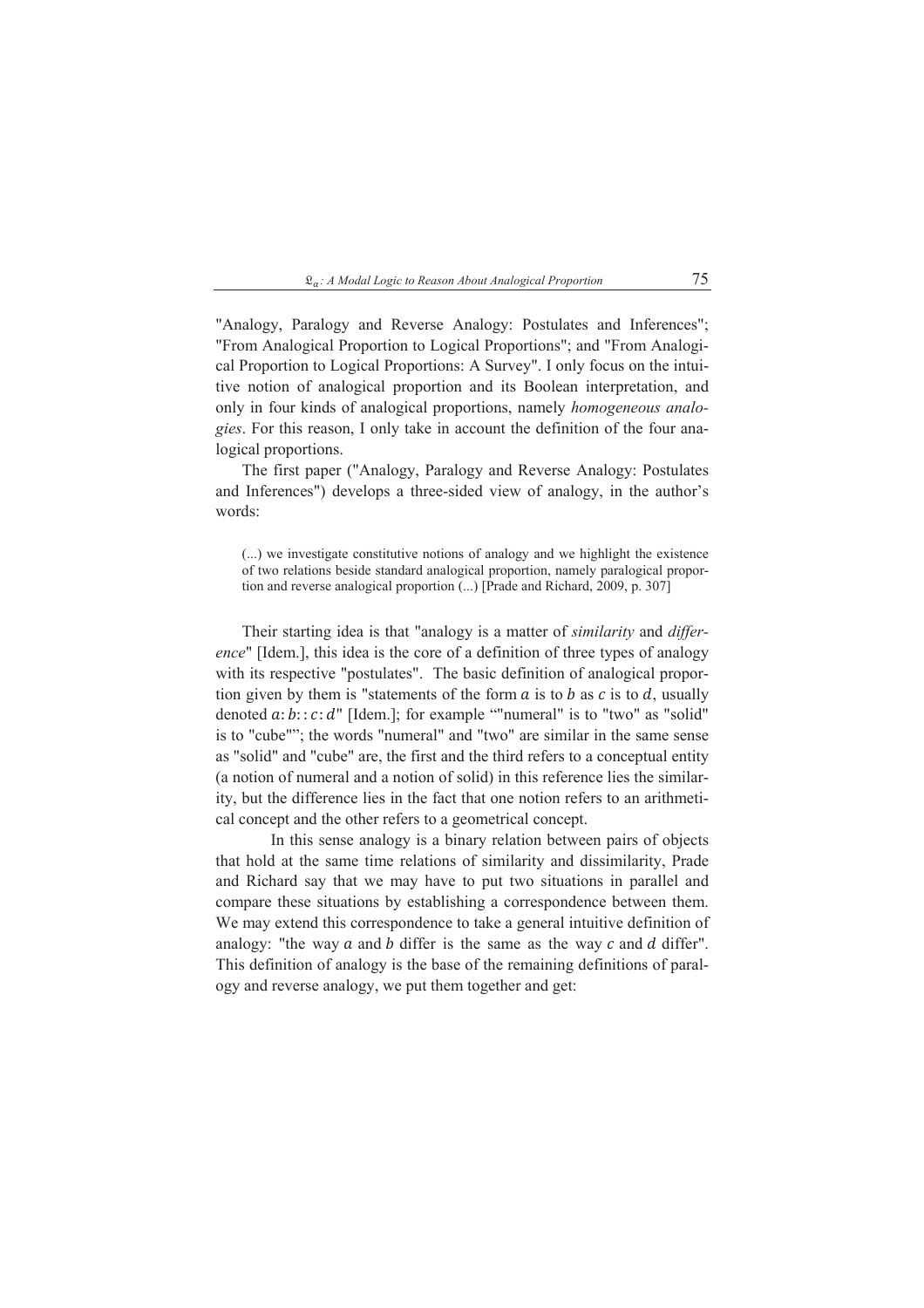| José David García-Cruz |  |
|------------------------|--|
|------------------------|--|

a) Analogy between  $abcd$ : the way  $a$  and  $b$  differ is the same as the way  $c$  and  $d$  differ,

b) *Paralogy* between  $abcd$ : what  $a$  and  $b$  have in common,  $c$  and  $d$ have it also.

c) *Reverse analogy* between *abcd*: the way  $a$  and  $b$  differ is the same as the way  $d$  and  $c$  differ.

This three kinds of operations are studied in the first paper and Prade and Richard give an interesting analysis of them, but in a later paper they introduce many kinds of analogical proportions (in specific 120). In the second citied paper Prade and Richard [2013, p. 445] resort to the notion of "indicator" to define a group of four kinds of analogical proportions. An indicator is a conjunction of two Boolean literals, holding some combination of negation and conjunction in its definition, giving rise to four different combinations of which we have two types: *similarity* and *dissimilarity* indicators. The four combinations are the following:

- 1)  $a \wedge b$  and  $\tilde{a} \wedge \overline{b}$  are similarity indicators,
- 2)  $\bar{a} \wedge b$  and  $a \wedge \bar{b}$  are dissimilarity indicators.

Prade and Richard take in account the properties and restrictions of this indicators, but we only focus on the notions of similarity and dissimilarity. Later in the paper they introduce the *homogeneous analogies*, proportions that "do not mix different types of indicators" [Ibid.], these are: analogy, reverse analogy, paralogy and inverse paralogy. The new element of the group is the inverse paralogy. To the previous recapitulation of the analogical proportions we introduce the new definition of inverse paralogy as follows:

d) *Inverse paralogy* between  $abcd$ : what  $a$  and  $b$  have in common,  $c$ and d miss it.

With this fourth type of analogical proportion we complete the framework used to analyze the notion of analogy in modal terms. We continue in the next section with the definition of the logic of analogical proportions.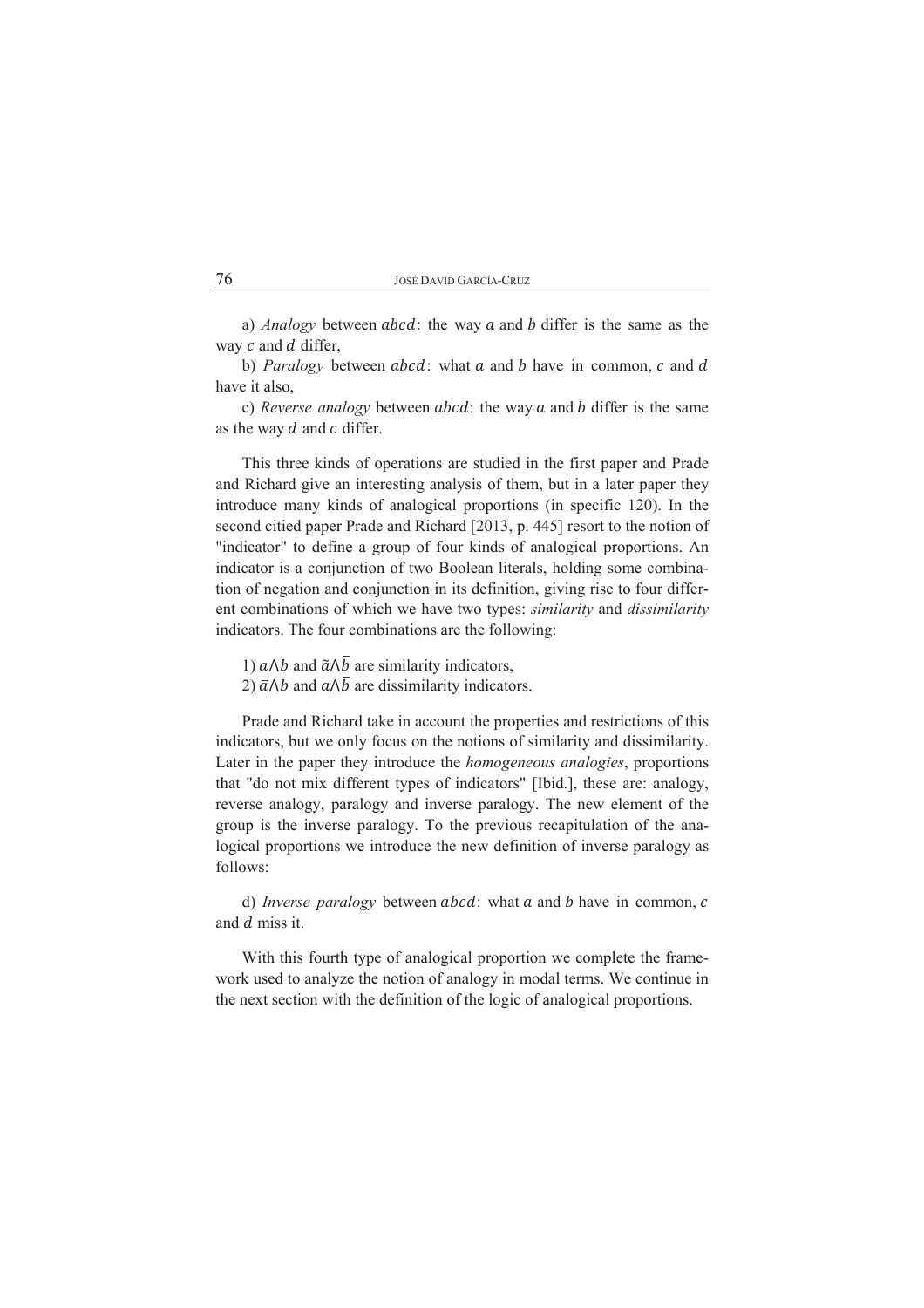

77

# The Logic  $\mathfrak{L}_{\alpha}$

This section presents the basic ingredients of the logic of analogical proportions. This logic can be defined in an abstract sense by the structure  $\mathfrak{L}_{\alpha} = \langle L_{\alpha}, C_n \rangle$  where  $L_{\alpha}$  is a structure and Cn an operation  $C_n: P(L_{\alpha}) \mapsto$  $P(L_{\alpha})$ . The structure  $\mathfrak{L}_{\alpha} = \langle L_{\alpha}, C_{\alpha} \rangle$  is called sometimes a consequence system [Carneli, Coniglio, Gabbay, Goubeia & Sernadas, 2008, p. 4]. We present an alternative characterization of this logic focused on the semantic elements of a relation of logical consequence, but we show later how the relation of logical consequence induces the operation of consequence and vice versa. Later we see how we may construct a logical calculus based on the semantics defined here. Fist we present some basic definitions of the language and some comments to the notation.

**Definition 2.1** (Relational structure) A relational structure is a tuple  $\mathfrak{F}$ whose first component is a non-empty set W called the universe of  $\mathfrak{F}$ , and whose remaining components are relations on  $W$ .

**Definition 2.2** A modal similarity type is a pair  $\tau = (0, \rho)$  where 0 is a non-empty set and  $\rho$  is a function  $\rho: O \mapsto \mathbb{N}$ . The elements of O are called *operators*. The function  $\rho$  assigns to each operator  $\Delta \in O$  a finite *arity*, indicating the number or arguments  $\Delta$  can be applied to.

**Definition 2.3** (*The language L<sub>a</sub>)* Let  $\tau = (\langle : \rangle, \langle : \rangle, \langle : \rangle, \langle : \rangle, \rho)$  a modal  $\rho(\langle : \rangle) = \rho(\langle : \rangle) = \rho(\langle : \rangle) = \rho(\langle : \rangle) = 4$ similarity type (with  $\lambda$  $C = \{\neg, \land, \lor, \rightarrow, \bot\}$  a set of logical connectives, and A a non-empty set of proposition atoms. An alphabet is a set  $\Sigma = \tau \cup C \cup A$  of symbols. A formula  $\varphi$  is a sequence of symbols of the alphabet  $\Sigma$  closed by the following production rule:

$$
\varphi := \neg \varphi | \bot | \varphi \lor \psi | \varphi \to \psi | \varphi
$$

$$
\land \psi \left| \begin{pmatrix} \alpha \\ \beta \end{pmatrix} \langle : \rangle \begin{pmatrix} \varphi \\ \psi \end{pmatrix} \right| \begin{pmatrix} \alpha \\ \beta \end{pmatrix} \langle : \rangle \begin{pmatrix} \varphi \\ \psi \end{pmatrix} \left| \begin{pmatrix} \alpha \\ \beta \end{pmatrix} \langle : \rangle \begin{pmatrix} \varphi \\ \psi \end{pmatrix} \right| \begin{pmatrix} \alpha \\ \beta \end{pmatrix} \langle : \rangle \begin{pmatrix} \varphi \\ \psi \end{pmatrix}
$$

The language  $L_{\alpha}$  is the set of all formulas.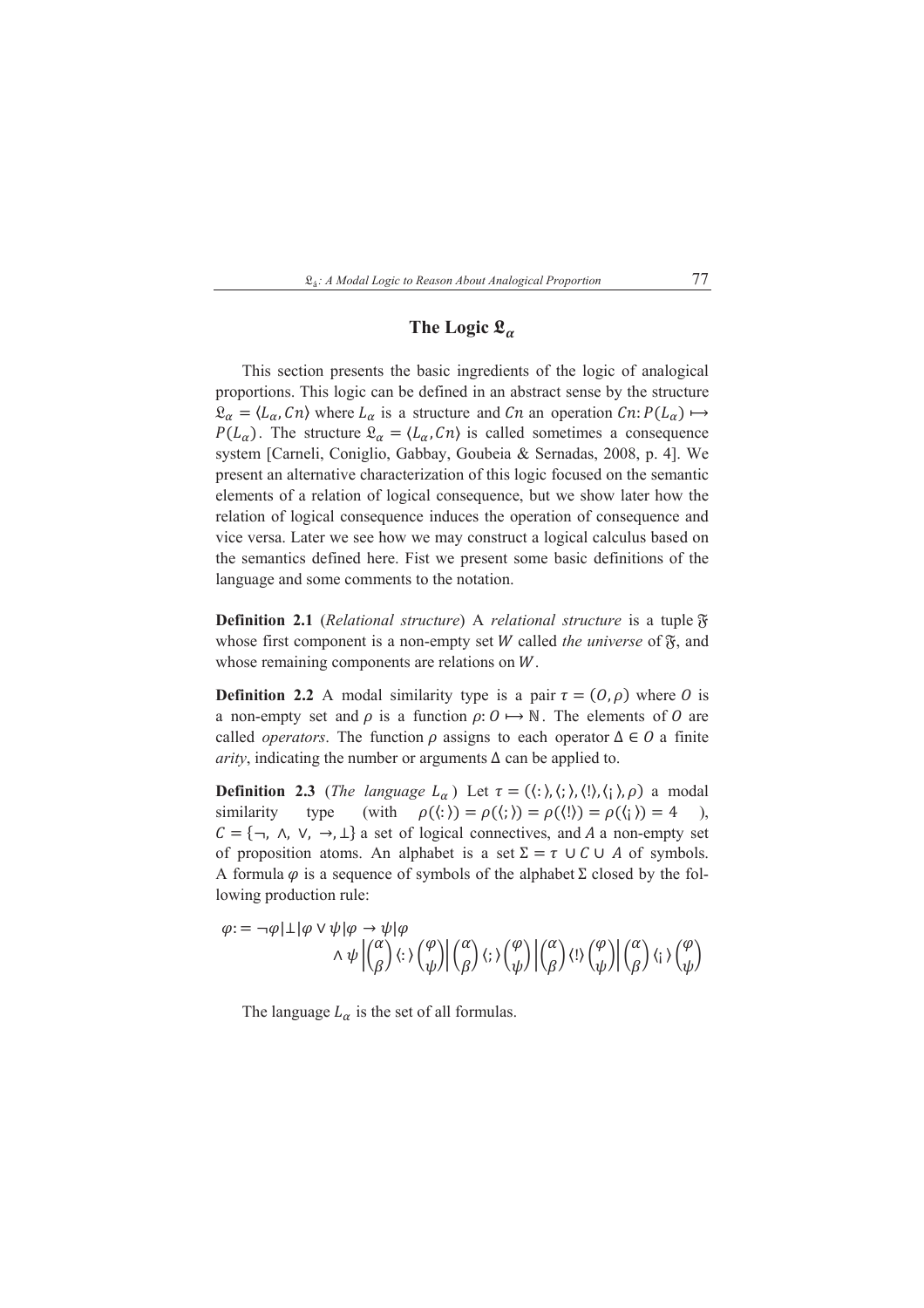Let's remark on some aspects of the language starting with the alphabet. The novelty of the language is the introduction of a set of operators of analogical proportions: analogy  $\langle : \rangle$ , paralogy  $\langle : \rangle$ , reverse analogy  $\langle : \rangle$ , and inverse paralogy  $\langle$ ;  $\rangle$ . A formula like  $\binom{\alpha}{\beta}$   $\langle$ :  $\rangle$   $\binom{\varphi}{\psi}$  could be read as " $\alpha$  and  $\beta$  are analogous to  $\varphi$  and  $\psi$ ", the remaining formulas are read in an "analogous" way: " $\binom{\alpha}{\beta}$  $\langle ; \rangle \binom{\varphi}{\psi}$ " may be read as " $\alpha$  and  $\beta$  are paralogous to  $\varphi$  and  $\psi$ ",  $\begin{pmatrix} \alpha \\ \beta \end{pmatrix}$  (!)  $\begin{pmatrix} \varphi \\ \psi \end{pmatrix}$  may be read as " $\alpha$  and  $\beta$  are reverse analogous to  $\varphi$ and  $\psi$ ", and " $\binom{\alpha}{\beta}$  (; )  $\binom{\varphi}{\psi}$ " may be read as " $\alpha$  and  $\beta$  are inverse paralogous to  $\varphi$  and  $\psi$ ". The main difference with another modal operators is that their *arity* is equal to four, that is, they range over four arguments. In this sense they are applied to four formulas. We could write  $\langle \cdot | \rangle (\alpha, \beta, \varphi, \psi)$  instead of  $\binom{\alpha}{\beta}$   $\langle \cdot \rangle$   $\binom{\varphi}{\psi}$ , and in fact we must write so if we want to be strict with the concatenation notation of the modal operators, but we think that it is more convenient to take our "binomial" notation at least for two simple reasons. First, as we want to represent relations of pairs of elements, we think that the binomial notation represents perfectly the visual interaction between the elements in relation, *i.e.* two items related. Second, we may exploit this two-sided representation to manipulate pairs of formulas in a context of binary relations. Despite this, we must not forget that we are facing a quaternary relation.

**Definition 2.4** ( $\tau$ -frame) Let be  $\mathfrak{F}$  a relational structure, we call  $\mathfrak{F}$  a  $\tau$ *frame* where  $\mathfrak F$  be a tuple consisting of the following:

- a) A non-empty set  $S$ ,
- b) A relation  $\leq \leq S^2$ ,
- c) A relation  $\approx \subseteq (\mathfrak{S} \times S)^2$ .

We write  $\mathfrak{F} = (S, \leq, \approx)$  to denote a  $\tau$ -frame.

The set  $\Im$  is called the set of *meta-states* and is defined as  $\Im$  =  $\{x \in P(S): if \ y \in x \text{ and } z \in x, then \ y \le z \text{ or } z \le y\}$ , that is, the metastates are subsets of S in which its elements hold the contention relation  $\leq$ . The elements of  $\mathfrak S$  are called meta-states (m-states in the following). The relation  $\approx \subseteq (\mathfrak{S} \times S)^2$  is a relation between m-states, but is hold by pairs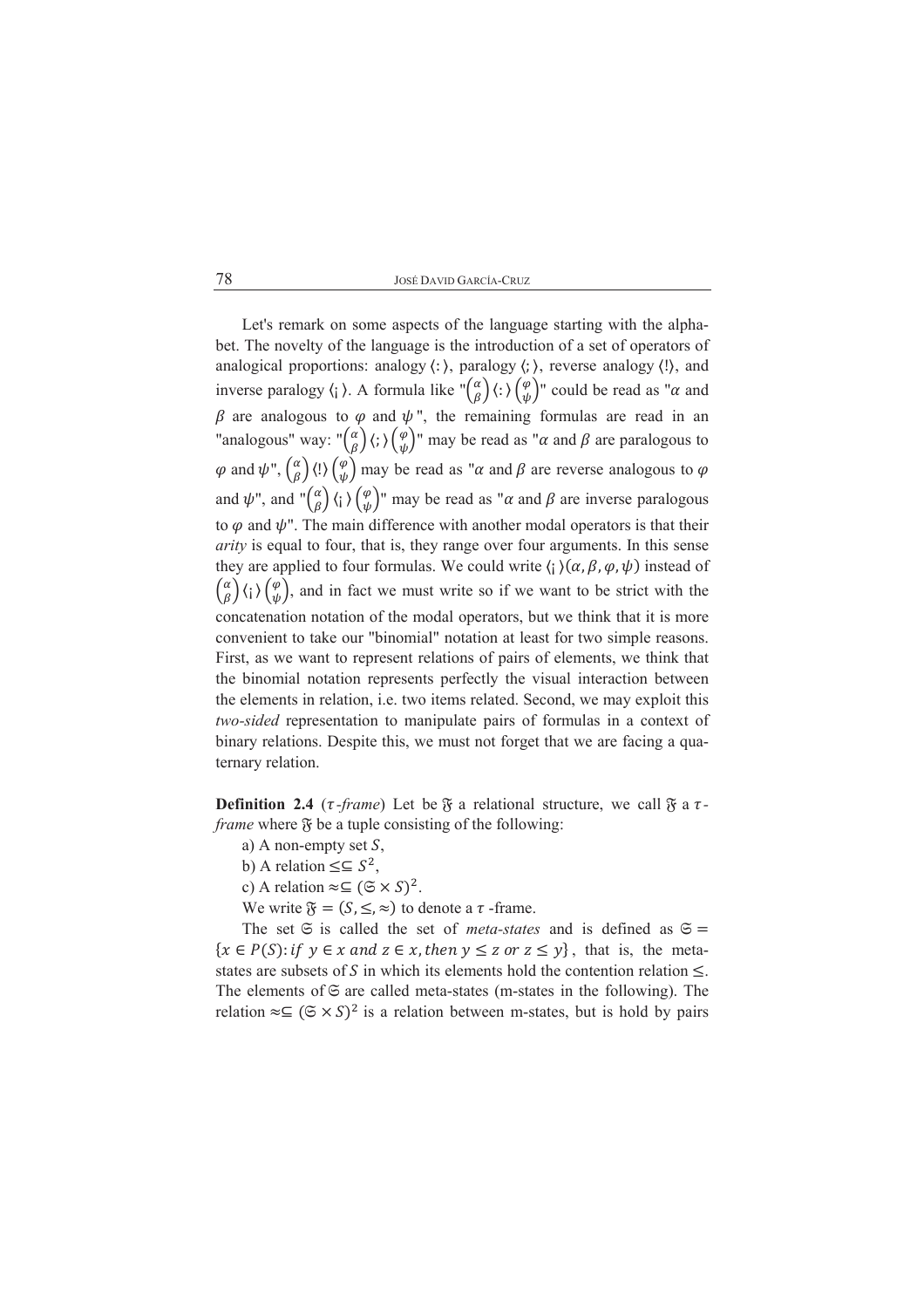#### $\mathfrak{L}_{\alpha}$ : A Modal Logic to Reason About Analogical Proportion

79

which first element is a m-state and its second element is a state belonging to the m-state in question. In symbols  $(b, s) \approx (b_n, s)$ , where b and  $b_n$  are m-states belonging to  $\mathfrak{S}$ , and s is some states present in both b and  $b_n$ . We consider also another kind of states that we will call *complement* states. We define a complement state as follows. Let be  $s \in S$  some state, its complement state is the set  $\bar{s} = S - s$ . Intuitively we may understand a complement state  $\bar{s}$  as the set formed by all the states without s.

**Definition 2.5** A  $\tau$ -model for  $L_{\alpha}$  is a pair  $\mathfrak{M} = (\mathfrak{F}, V)$  where  $\mathfrak{F}$  is a  $\tau$ -frame and V is a valuation  $V: A \mapsto P(S)$ .

**Definition 2.6** Let be  $\mathfrak{M} = (\mathfrak{F}, V)$  a model for  $L_{\alpha}$ , we define a formula  $\varphi$ satisfied at a m-state  $b \in \mathfrak{S}$  and at a state  $s \in S$  in a model  $\mathfrak{M} = (\mathfrak{F}, V)$  as follows:

a)  $\mathfrak{M}, \mathfrak{b}, s \Vdash p$  iff  $s \in V(p)$ b)  $\mathfrak{M}, \mathfrak{b}, s \Vdash \perp$  never c)  $\mathfrak{M}, \mathfrak{b}, s \Vdash \neg p$  iff not  $\mathfrak{M}, \mathfrak{b}, w \Vdash p$ d)  $\mathfrak{M}, \mathfrak{b}, \mathfrak{s} \Vdash p \vee \psi$  iff  $\mathfrak{M}, \mathfrak{b}, \mathfrak{s} \Vdash \varphi$  or  $\mathfrak{M}, \mathfrak{b}, \mathfrak{s} \Vdash \varphi$ e)  $\mathfrak{M}, \mathfrak{b}, \mathfrak{s} \Vdash \varphi \rightarrow \psi$  iff not  $\mathfrak{M}, \mathfrak{b}, \mathfrak{s} \Vdash \varphi$  or  $\mathfrak{M}, \mathfrak{b}, \mathfrak{s} \Vdash \varphi$ f)  $\mathfrak{M}, \mathfrak{b}, \mathfrak{s} \Vdash \varphi \wedge \psi$  iff  $\mathfrak{M}, \mathfrak{b}, \mathfrak{s} \Vdash \varphi$  and  $\mathfrak{M}, \mathfrak{b}, \mathfrak{s} \Vdash \varphi$ g)  $\mathfrak{M}, \mathfrak{b}, s \Vdash \begin{pmatrix} \alpha \\ \beta \end{pmatrix} \langle : \rangle \begin{pmatrix} \varphi \\ \psi \end{pmatrix}$  iff  $\exists \mathfrak{b}_n \in \mathfrak{S}$  with  $\langle \mathfrak{b}, s \rangle \approx \langle \mathfrak{b}_n, s \rangle$  and,  $\exists s_1 s_2 \in b, \exists s_1 s_2 \in b_n \text{ with } \begin{cases} s \leq s_1 \leq \overline{s_2} \\ s \leq s_1 \leq \overline{s_2} \end{cases} \text{ such that } \begin{cases} \mathfrak{M}, b, s_1 \Vdash \alpha \\ \mathfrak{M}, b, s_2 \Vdash \beta \\ \mathfrak{M}, b_n, s_1 \Vdash \varphi \\ \mathfrak{M}, b_n, s_2 \Vdash \psi \end{cases}$ h)  $\mathfrak{M}, \mathfrak{b}, s \Vdash \begin{pmatrix} \alpha \\ \beta \end{pmatrix} \langle ; \rangle \begin{pmatrix} \varphi \\ \psi \end{pmatrix}$  iff  $\exists \mathfrak{b}_n \in \mathfrak{S}$  with  $\langle \mathfrak{b}, s \rangle \approx \langle \mathfrak{b}_n, s \rangle$  and,  $\exists s_1 s_2 \in \mathfrak{b}, \exists s_1 s_2 \in \mathfrak{b}_n \text{ with } \begin{cases} s \leq s_1 \leq s_2 \\ s \leq s_1 \leq s_2 \end{cases} \text{ such that } \begin{cases} \mathfrak{M}, \mathfrak{b}, s_1 \Vdash \alpha \\ \mathfrak{M}, \mathfrak{b}, s_2 \Vdash \beta \\ \mathfrak{M}, \mathfrak{b}_n, s_1 \Vdash \varphi \\ \mathfrak{M}, \mathfrak{b}_n, s_1 \Vdash \psi \end{cases}$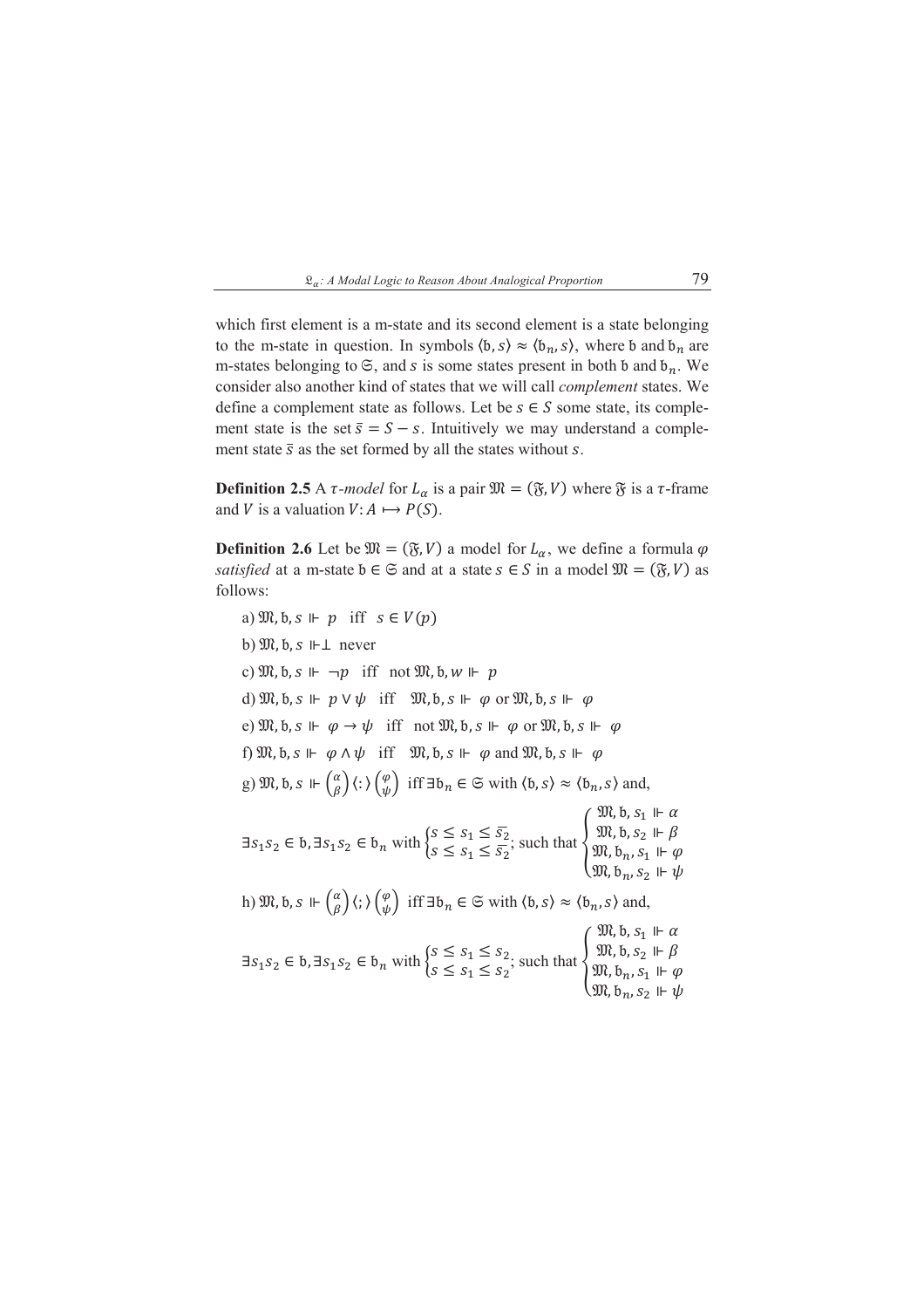i) 
$$
\mathfrak{M}, b, s \Vdash \begin{pmatrix} \alpha \\ \beta \end{pmatrix} \langle ! \rangle \begin{pmatrix} \varphi \\ \psi \end{pmatrix}
$$
 iff  $\exists b_n \in \mathfrak{S}$  with  $\langle b, s \rangle \approx \langle b_n, s \rangle$  and,  
\n $\exists s_1 s_2 \in b, \exists s_1 s_2 \in b_n$  with  $\begin{cases} s \le s_1 \le \overline{s_2} \\ s \le \overline{s_1} \le s_2 \end{cases}$ ; such that  $\begin{cases} \mathfrak{M}, b, s_1 \Vdash \alpha \\ \mathfrak{M}, b, s_2 \Vdash \beta \\ \mathfrak{M}, b_n, s_1 \Vdash \varphi \\ \mathfrak{M}, b_n, s_2 \Vdash \psi \end{cases}$   
\nj)  $\mathfrak{M}, b, s \Vdash \begin{pmatrix} \alpha \\ \beta \end{pmatrix} \langle i \rangle \begin{pmatrix} \varphi \\ \psi \end{pmatrix}$  iff  $\exists b_n \in \mathfrak{S}$  with  $\langle b, s \rangle \approx \langle b_n, s \rangle$  and,  
\n $\exists s_1 s_2 \in b, \exists s_1 s_2 \in b_n$  with  $\begin{cases} s \le s_1 \le s_2 \\ s \le \overline{s_1} \le \overline{s_2} \end{cases}$ ; such that  $\begin{cases} \mathfrak{M}, b, s_1 \Vdash \alpha \\ \mathfrak{M}, b, s_2 \Vdash \beta \\ \mathfrak{M}, b_n, s_1 \Vdash \varphi \\ \mathfrak{M}, b_n, s_1 \Vdash \varphi \\ \mathfrak{M}, b_n, s_2 \Vdash \psi \end{cases}$ 

**Definition 2.7** A formula  $\varphi$  is global satisfied (or global true) in a model  $\mathfrak{M}$  (notation  $\mathfrak{M} \Vdash \varphi$ ) if it is satisfied in all states of all m-states in  $\mathfrak{M}$  (that is  $\forall b \in \mathfrak{S}$  and  $\forall s \in S$  we have  $\mathfrak{M}, b, s \Vdash \varphi$ . A formula  $\varphi$  is satisfied in a model  $\mathfrak{M}$  if it is satisfied in some state in a m-state in  $\mathfrak{M}$ , it is refuted in a model if its negation is satisfied. A set of formulas  $\Gamma$  is global satisfied in a model  $\mathfrak{M}$  if  $\mathfrak{M}, \mathfrak{b}, s \Vdash \Gamma$  for all m-states and all states in  $\mathfrak{M}$ .

**Definition 2.8** (*Logical consequence*) Let  $\tau$  be a modal similarity type and M a class of  $\tau$ -models  $\mathfrak{M}$ . Let be  $\Gamma$  a set of formulas and  $\varphi$  a formula of  $L_{\alpha}$ , we say that  $\varphi$  is a logical consequence of  $\Gamma$  over M (in notation  $\Gamma \Vdash_{\mathbb{M}} \varphi$ ) if  $\forall \mathfrak{M} \in \mathbb{M}, \forall b \in \mathfrak{S} \text{ and } \forall s \in S \text{ if } \mathfrak{M}, b, s \Vdash \Gamma \text{ then } \mathfrak{M}, b, s \Vdash \varphi.$ 

A logic may be defined as a pair  $\mathfrak{L}_{\alpha} = \langle L_{\alpha}, \mathbb{I} \rangle$  where  $L_{\alpha}$  is a structure and  $\Vdash$  is a relation  $\Vdash \subseteq P(L_{\alpha}) \times L_{\alpha}$ . We show that this relation induces a consequence operation on the same universe and vice versa. Consider a logical consequence relation  $H_M$  defined as above and a consequence operation  $C_n: P(L_\alpha) \mapsto P(L_\alpha)$ , we say that a consequence relation  $C_n$ *induces* a logical consequence relation  $\Vdash_{\mathbb{M}}$  such that for every  $\Gamma \subseteq L_{\alpha}$  and every  $\varphi \in L_{\alpha}$ :

$$
\Gamma \Vdash \varphi \text{ iff } \varphi \in \mathcal{C}n(\Gamma)
$$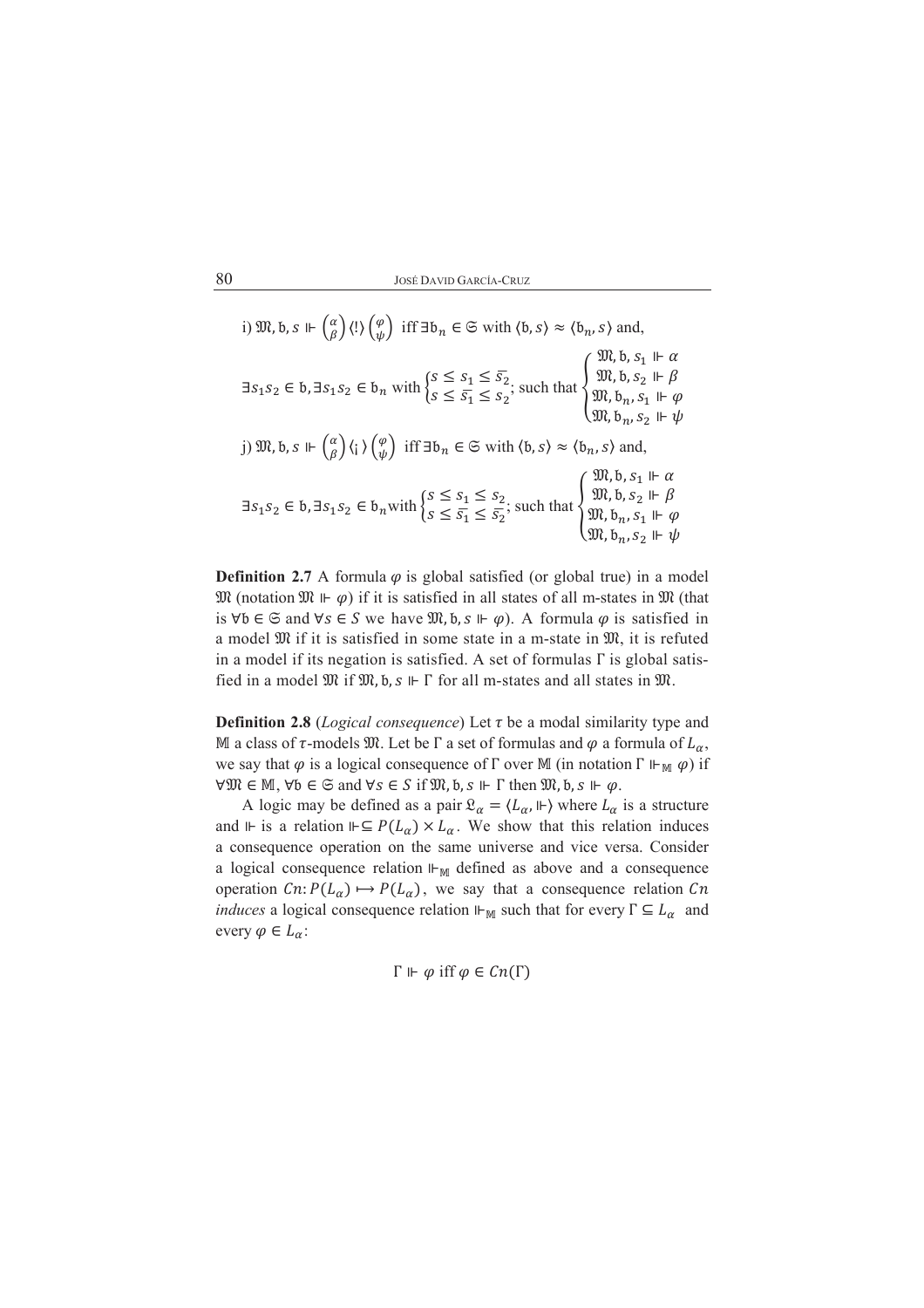

On the other side, we say that a logical consequence relation  $\mathbb{H}$  induces a consequence operation Cn such that for every  $\Gamma \subseteq L_{\alpha}$  and every  $\varphi \in L_{\alpha}$ :

$$
Cn(\Gamma) = \{ \varphi \in L_{\alpha}: \Gamma \Vdash \varphi \}
$$

In this sense a logic may be defined also as a pair  $\mathfrak{L}_{\alpha} = \langle L_{\alpha}, C_{n} \rangle$ . Let's turn to the meaning of the operators of analogical proportion defined here, in the next section we analyze this questions in detail.

### Some questions about the Logic  $\mathfrak{L}_{\alpha}$

In this section we analyze some issues concerning the meaning of the operations defined in the previous part. In the first place, what does it mean that some formulas hold an analogical proportion relation? Specifically, how does the semantics works. In the second place, we consider the option to *dualize* the four operators to get the "strong" operations of analogical proportions.

A similarity type is a tuple with a number of operations and a function that assigns to all operators its arity. When we want to define an operator semantically we use the arity of the operator to assign a relation with  $a n + 1$  arity, when the arity of the operator is n. In our case the relational structure  $(\tau$ -frame) has two dyadic relations although the modal operators are tetradic. Strictly speaking we must assign a pentadic relation to an operator with tetradic arity, but the application of the operators does not meet a pentadic relation.

We believe that the best image representing the behavior of operators is two dyadic relations interacting. The main reason is related with the meaning of the notion of "analogical proportion". This operation is executed by pairs of objects which in turn are pairs of other objects, this operation is not carried out by four objects related simultaneously with a fifth object, thus a pentadic relation do not represent this operator. Instead, we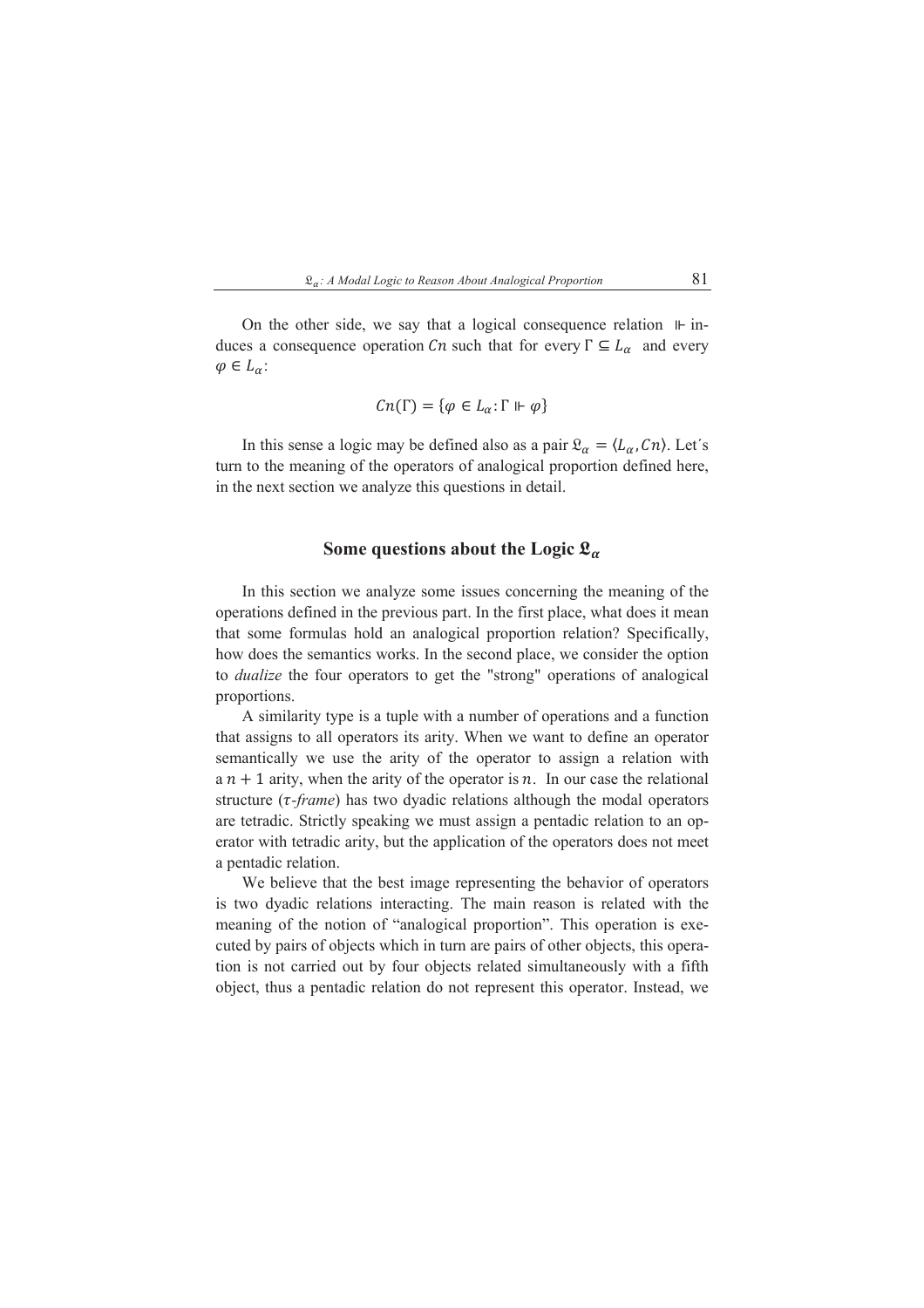believe that the best image of an analogical proportion relation in a modal semantics is given by a two dyadic relations of different level.

The first relation  $(\leq)$  ranges over objects of the universe S (states), the second relation ranges over sets of states  $b_n \in \mathfrak{S}$  (m-states). We consider the first relation as a "partial contention" or "preservation of information" between states, that is, a state  $x$  is partially contained in a state  $y$ , or a state y preserve all the information that preserve the state x (in symbols  $x \le y$ ). The second relation " $\approx$ " is similar to the first but it satisfies some restrictions. It is a relation of partial order but the objects over the relation applies to are neither states nor meta-states, but pairs composed by one meta-state and a state, in this order. Intuitively we say that two m-states are related (in symbols  $(b, s) \approx (b_n, s)$  if and only if they contain the same information "until" s, where s is some state. As the states and meta-states satisfy a partial order, a state may serve as "separator" of identical m-states generating disjoint (forked) meta-states. In this sense, we consider the relation between m-states as a connection, that is, we say that the m-states are connected by a state. Let b and  $b_n$  be two meta-states, we say that b and  $b_n$  are connected if and only if they have the same information until s "is given" and "beyond" s they differ at least in one portion of information (a state).

The next issue is connected with the following section; I refer to the dualization of the operators. As we can see in the definition we have two quantified parts, and the question is in which quantifier we apply the dualization? Our thesis is that we must apply the dualization to the quantifier that operates on the part of the definition that describes the behavior of the m-states. We have three main reasons to maintain this idea and we explain each one in detail.

In the first place, as we say we interpret analogy as a dyadic relation between pairs, in this sense analogy must be, in our interpretation, a relation (let say "(dis)similarity") between m-states composed by states related by another relation (let say "contention"). The main relation in this ap-

 $1$  Or an "identifier" of non-identical m-states, as we will see in the final example of Central Permutation Theorem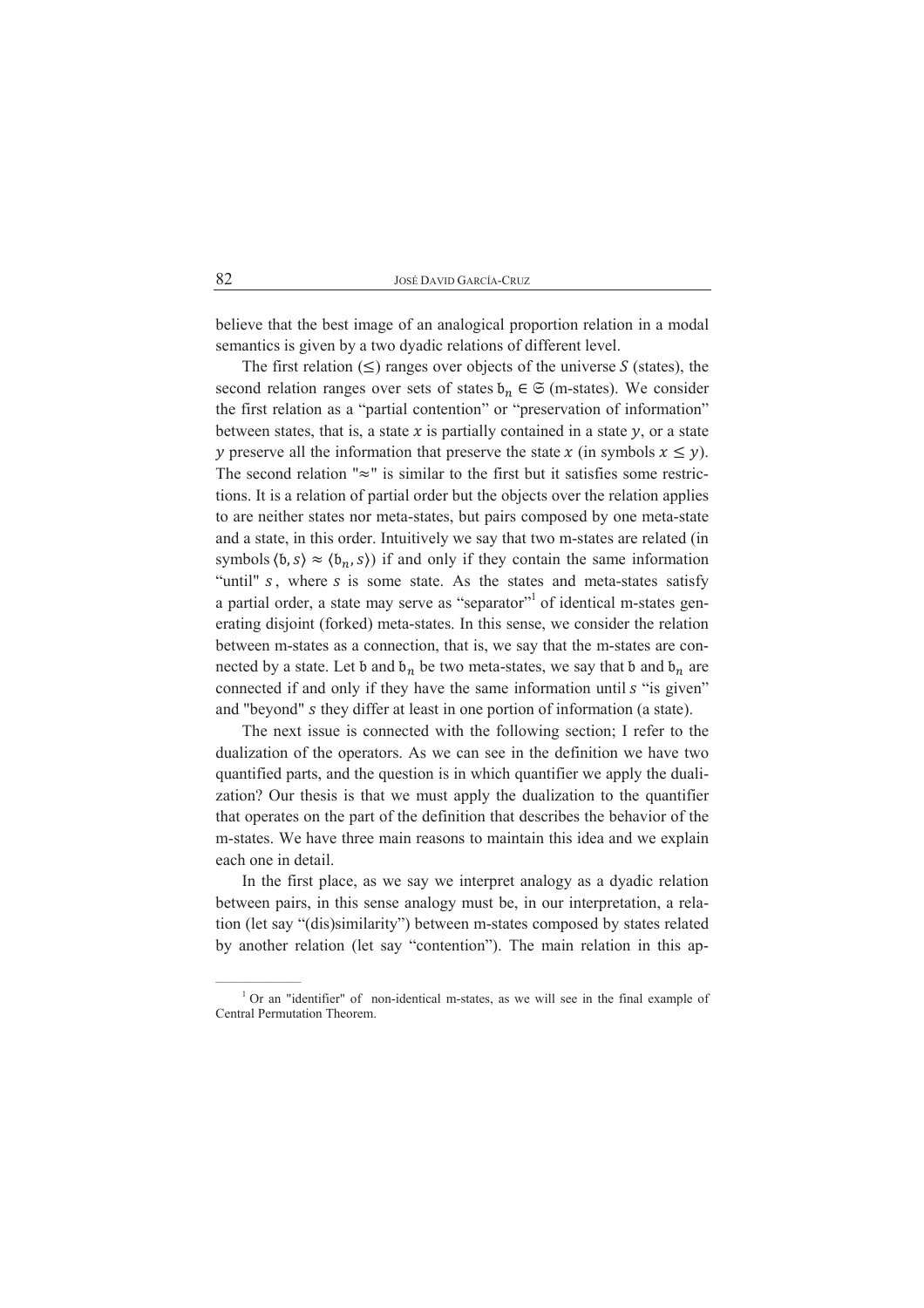proach is (dis)similarity and the objects related are m-states, therefore we conclude that we must change the quantifier that operates on the m-states in the dualization process. In the second place, when quantifying universally on m-states we include states as elements of the objects in which quantifiers operate (m-states). The opposite does not hold, if we operate only in states, we not obey m-states. Finally, in the operator's definition we use two dyadic relations chained with a link. This link indicates that the relation of the first pair of items (the states) define the other relation between pairs of states (in the binomial notation the link between relations is clear). In this two relational link we have a dominant relation and a derivate relation. The dominant relation is referred to the link between pairs of states (or in the definition between pairs of m-states/states), and the derivate relation is a basic order relation between states. In this sense is natural to think that the quantifier affected by the dualization is that represent the dominant relation. On the contrary, if we take the quantifier that represents the derivate relations we do not have a very important property of duality i.e. transposition; therefore, we must change the quantifier that ranges over m-states. In the next section we follow with this argument considering how to define a tableaux calculus for the logic  $\mathfrak{L}_{\alpha}$ .

### A Calculus for the Logic  $\mathfrak{L}_{\alpha}$

The basic rules are the usual rules for classical propositional logic. We extend the calculus of classical propositional logic adding sixteen rules of tableaux, two for each operator, one for the affirmative operator and one for the negative version of the operator. In the explication of the rules we proceed as follows. We present the two rules of weak and strong analogy operator and based on this presentation we explain the restrictions of the rules of the other analogical proportion operators, which in fact are "analogous" to these two first rules.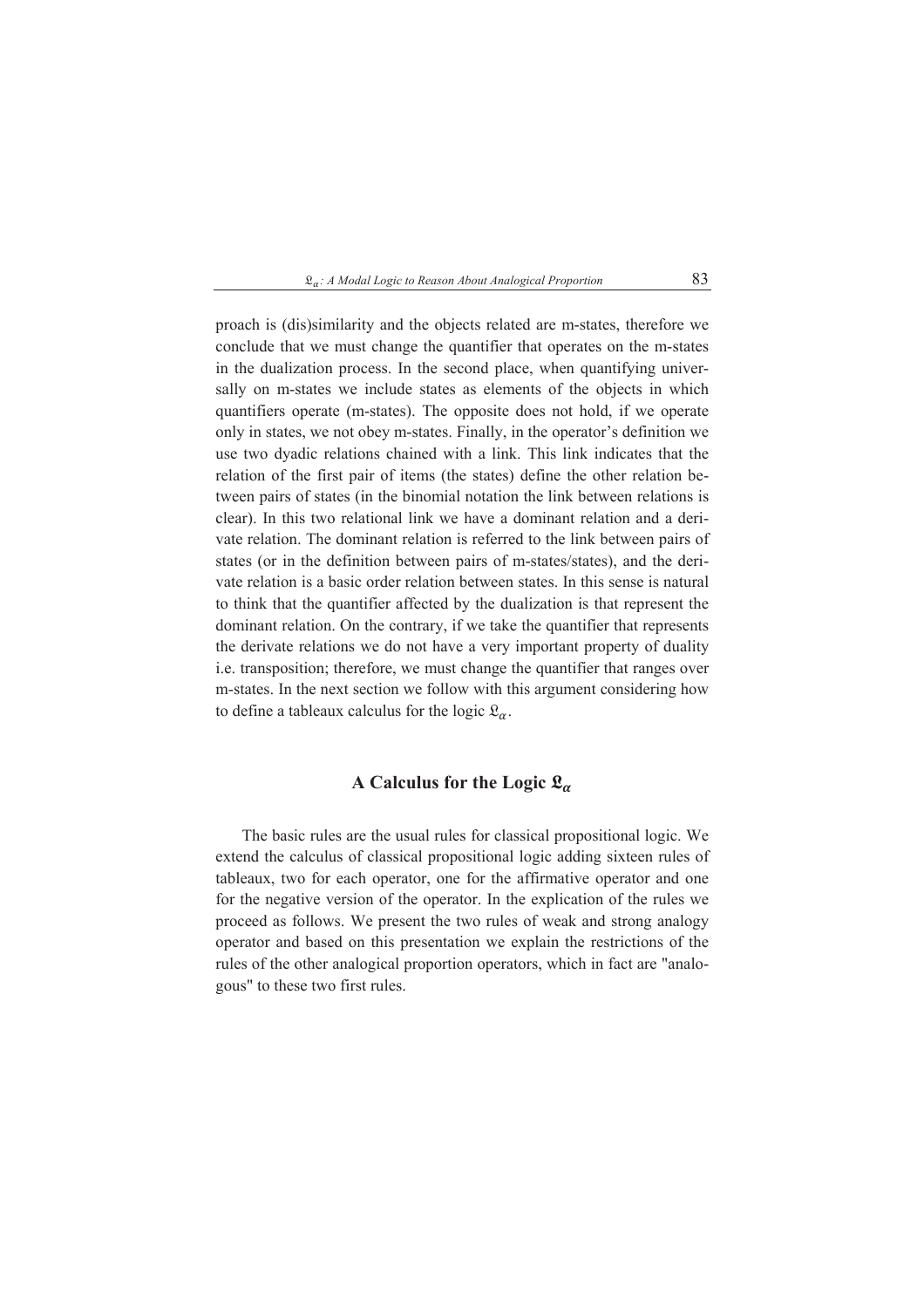

Fig.  $1$ 

The first two rules are of the weak operator of analogy, the first is the rule of the affirmative analogy operator (Fig. 1). The rule has three components as it is common in the tableaux: the numeration of the sequences of formulas, the sequences of formulas properly said, and the justification of the sequences of formulas. In this case the novelty of our rules lies in the justification. As in the case of basic modal logic we add to the justification the "possible world" in which the justified formula is true. In our rules we have states  $(s_0)$  and m-states  $(b_0)$  instead of "worlds", and by this reason we add also the m-state in which the formula and the state belongs. For example, the first formula is true at a state  $s_0$  in the m-state  $b_0$ .

Our rules are divided in two groups, the rules that separate the component formulas and the rules that send the external negation of the main formula to the component formulas without separating. This example is of the kind of rules that separate the formula to which we apply the rule in its component formulas, and as in the case of basic modal logic (again) this separation generates an interaction between the entities in which the formula is true, "possible worlds" in the case of basic modal logic and states and m-states in this case.

When we remove the operator of the formula the first thing to do is to relate the m-states, as we see in the rule  $(\langle b_0, s_0 \rangle \approx \langle b_1, s_0 \rangle)$ . This link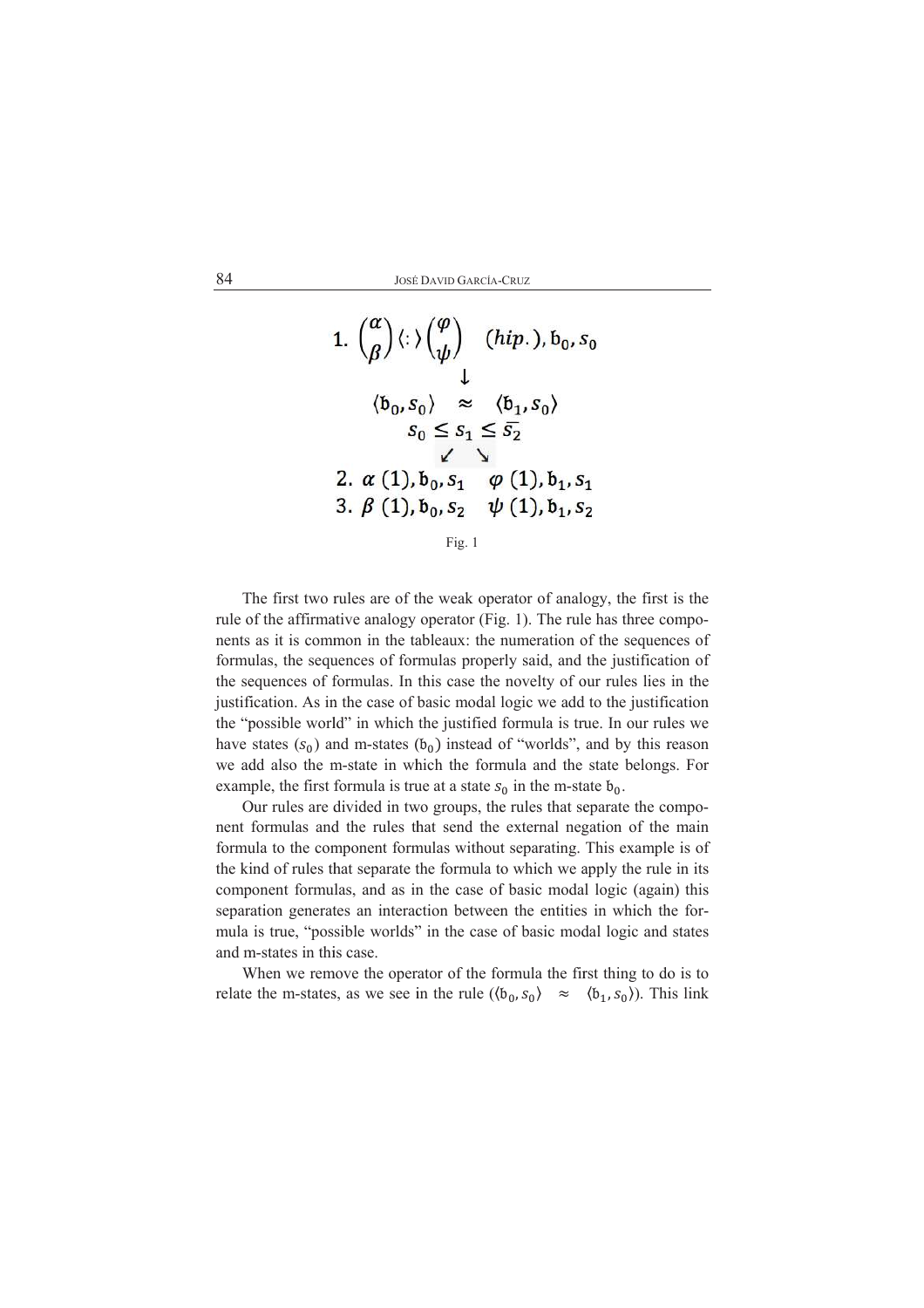

is stated by the relation " $\approx$ " between pairs composed by a m-state and a state (in this order). When this link has been stated we need a relation between states, but we need some restrictions to the states related. First we need that all the states related include the state by which the m-state is related, that is the state until the two m-states coincide, we will call this state "the actual state". In our example the actual state is  $s_0$ . In the second place the states must be related by the relation of inclusion. The states are divided in pairs, belonging to each m-states as in the example see with  $s_1 \leq \overline{s_2}$  in both sides, the former belongs to  $b_0$  and the latter belongs to  $b_1$ . The first specification of this rule, which establishes the variation between conditions stated by each rule, is that the two states related must be a state that includes the actual state and a complement state that is equal or include the actual state. In other words, in this rule the relation between states is satisfied by pairs "state/complement state" in this order, as we can see in the example with  $s_1$  and  $\overline{s_2}$ . Finally, the formulas are "sent" to the corresponding states when we disjoin the formula.

In this rule also we restrict the use of states (and m-states). In the case of the weak operators the restriction consists in using a new m-state to relate them with the actual m-state, and therefore we use new states belonging to the new m-state to generate the inclusion relations. That is, the m-states and states related in the proof should not appear previously. Now let's move on to the second rule (Fig. 2).

1. 
$$
\neg \left( \begin{pmatrix} \alpha \\ \beta \end{pmatrix} \langle : \rangle \begin{pmatrix} \varphi \\ \psi \end{pmatrix} \right)
$$
 (*hip.*),  $b_0$ ,  $s_0$   
2.  $\begin{pmatrix} \neg \alpha \\ \neg \beta \end{pmatrix} \begin{bmatrix} : \end{bmatrix} \begin{pmatrix} \neg \varphi \\ \neg \psi \end{pmatrix}$  (1),  $b_0$ ,  $s_0$ 

Fig.  $2$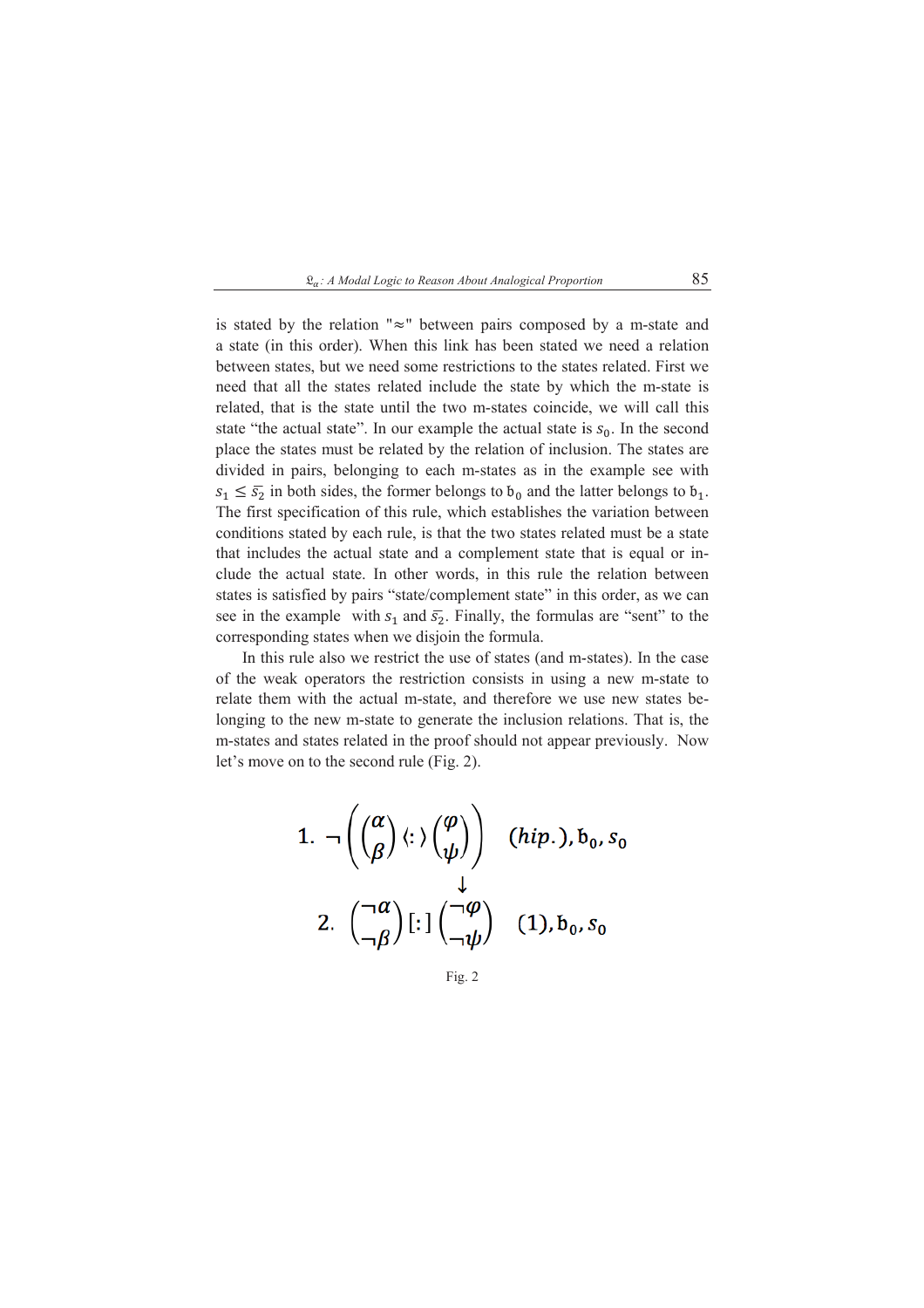This rule takes the same operations as the basic modal logic rules of equivalence between the diamond and the box (for example $\neg$  $\neg p \equiv \Diamond \neg p$ ), the external negation becomes internal and the operator changes by its dual. In our rule the external negation is transferred to the component formulas, the negation should be transferred to each one of the four formulas related by the operator because the operator is tetradic and no dyadic as we mistakenly may assume. As we say in the presentation of the syntax of our system the interpretation of the formulas with binomial notation is only a symbolic resource, and we do not forget that we are facing with a quaternary relation. The last feature of the rule is the change of the operator by his dual. As this rule has no interaction between m-states and states, the resulting formula of the application of the rule does not change from state to state (and the same with m-states). Now we present the strong versions.

The two rules are very similar to the previous one but only satisfy the next restrictions. In the case of the rule for the positive version of strong analogy operator the interaction states' and m-states' interaction must be previously generated, and the states used in the previous part of the proof may be present in the application of this rule. As we may have seen in the Fig 3, the vertical arrow states that the nexus between m-states and states has been made and only we sent the formulas to the states in question.

1. 
$$
\binom{\alpha}{\beta}
$$
[: $\left(\frac{\varphi}{\psi}\right)$  (hip.),  $b_0$ ,  $s_0$   
\n $\langle b_0, s_0 \rangle \approx \langle b_1, s_0 \rangle$   
\n $s_0 \le s_1 \le \overline{s_2}$   
\n  
\n2.  $\alpha$  (1),  $b_0$ ,  $s_1$   $\varphi$  (1),  $b_1$ ,  $s_1$   
\n3.  $\beta$  (1),  $b_0$ ,  $s_2$   $\psi$  (1),  $b_1$ ,  $s_2$ 

Fig. 3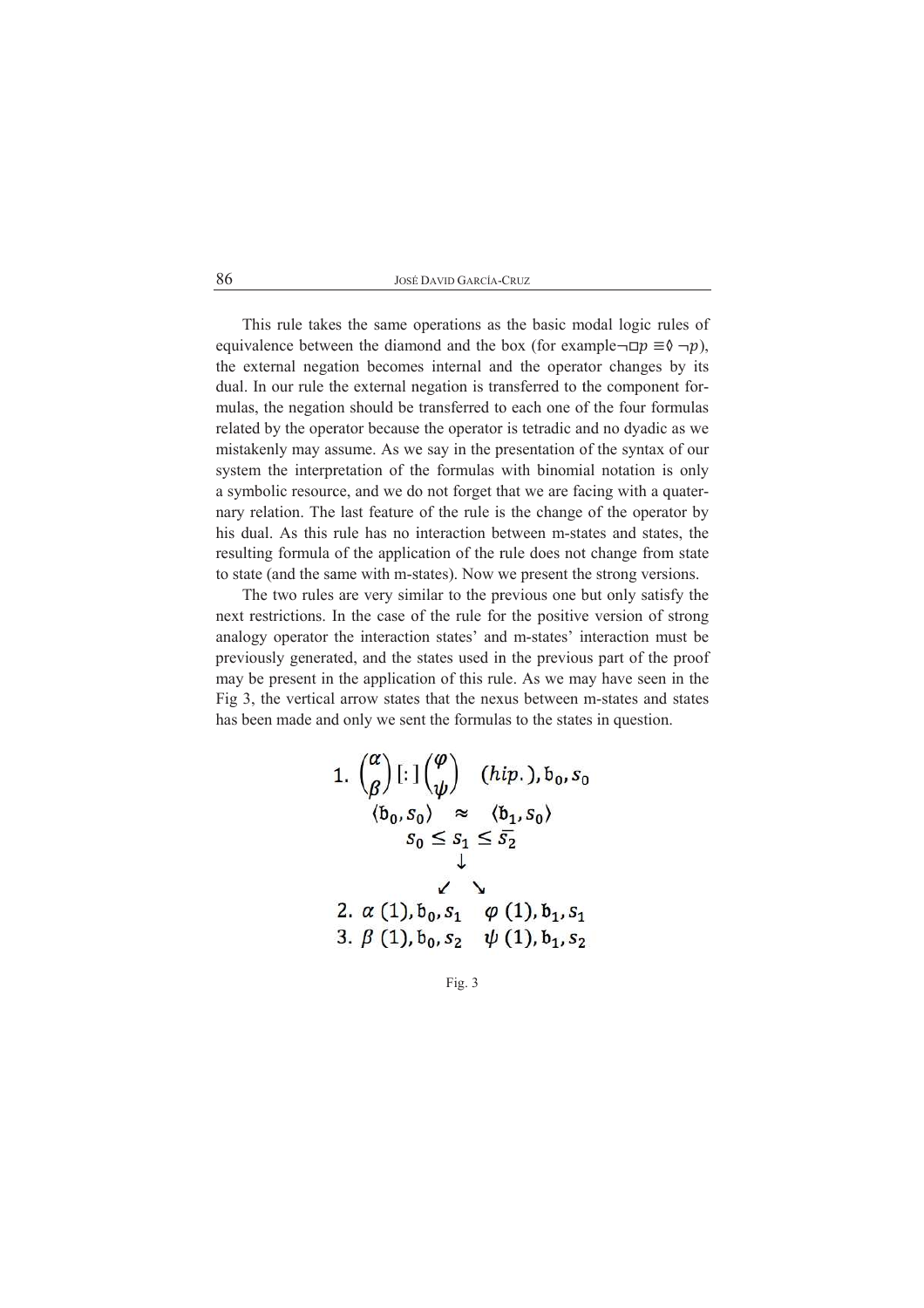

On the other side, in the rule of the operator with external negation the application of the rule has the same properties as in the case of the weak version as we see in the (Fig. 4). The external negation is sent to the component formulas and the operator is changed by its dual, and again there is no interaction between states. We finalize this section with a presentation of the remaining twelve rules pointing out the pattern followed by the interaction between states in each rule and the behavior of the branches, inasmuch as, this is the main differences between all the rules.



Fig. 4

As we see, the rules can be divided in two groups: rules of weak and rules of strong operators. In the previous example we take the two types of rule. Now we use another division, the rules that branch the proof when the main formula is disjoined and rules that do not branch the proof. The previous examples were of the first type, i.e. these rules branch the proof. In the following we see that we have rules that do not ramify either. The main difference between the rules is the way in which the states are related and the way in which we separate the component formulas. The way in which the states are related follow some patterns showed in (Fig. 5). In the picture we can see the operator, then down we can see the pattern of the relation between states followed by the rule, and in the bottom we se some arrows that represent if the rule branch or if not.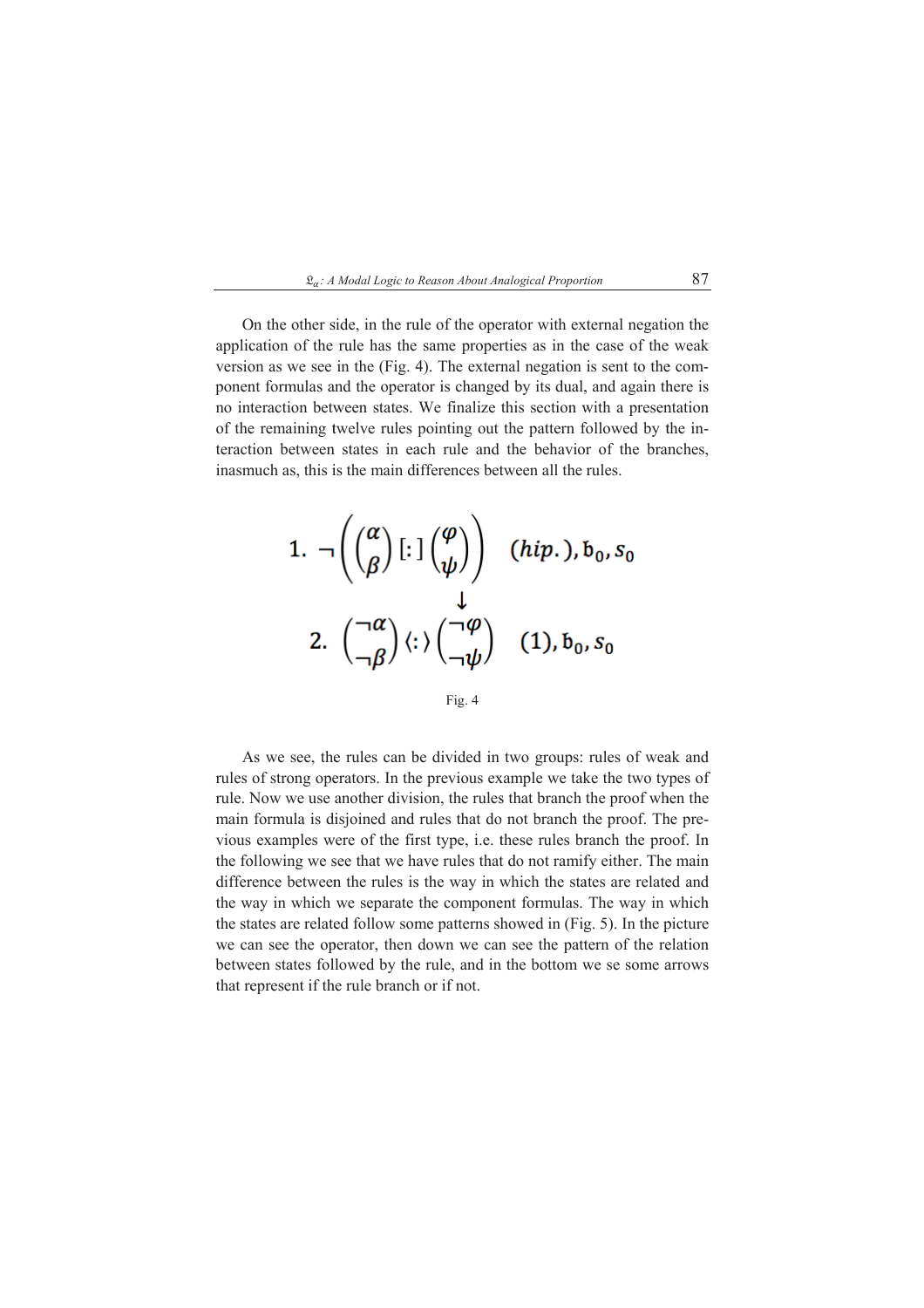$$
\langle :\rangle \qquad \langle ; \rangle \qquad \langle \rangle \qquad \langle \rangle
$$
\n
$$
s_0 \le s_1 \le s_2 \qquad s_0 \le s_1 \le s_2 \qquad s_0 \le s_1 \le s_2 \qquad \langle \rangle
$$
\n
$$
\downarrow \qquad \qquad \downarrow \qquad \qquad \downarrow \qquad \qquad \downarrow
$$
\n
$$
\text{Fig. 5}
$$

We conclude with the rules and some main theorems of this logic. In the appendix we present a proof as example of the use of the rules and we explain some properties of the theorems.

1. 
$$
\binom{\alpha}{\beta}
$$
  $\langle$ ;  $\rangle$   $\binom{\varphi}{\psi}$  *(hip.)*,  $b_0$ ,  $s_0$   
\n $\downarrow$   
\n $\langle b_0, s_0 \rangle \approx \langle b_1, s_0 \rangle$   
\n $s_0 \le s_1 \le s_2$   
\n2.  $\alpha$  (1),  $b_0$ ,  $s_1$   
\n3.  $\beta$  (1),  $b_0$ ,  $s_2$   
\n4.  $\varphi$  (1),  $b_1$ ,  $s_1$   
\n5.  $\psi$  (1),  $b_1$ ,  $s_2$   
\nFig. 6

1. 
$$
\neg \left( \begin{pmatrix} \alpha \\ \beta \end{pmatrix} \langle ; \rangle \begin{pmatrix} \varphi \\ \psi \end{pmatrix} \right)
$$
 (*hip.*),  $b_0$ ,  $s_0$   
2.  $\begin{pmatrix} \neg \alpha \\ \neg \beta \end{pmatrix} \begin{bmatrix} \cdot \\ \cdot \end{bmatrix} \begin{pmatrix} \neg \varphi \\ \neg \psi \end{pmatrix}$  (1),  $b_0$ ,  $s_0$ 

 $88\,$ 

Fig. 7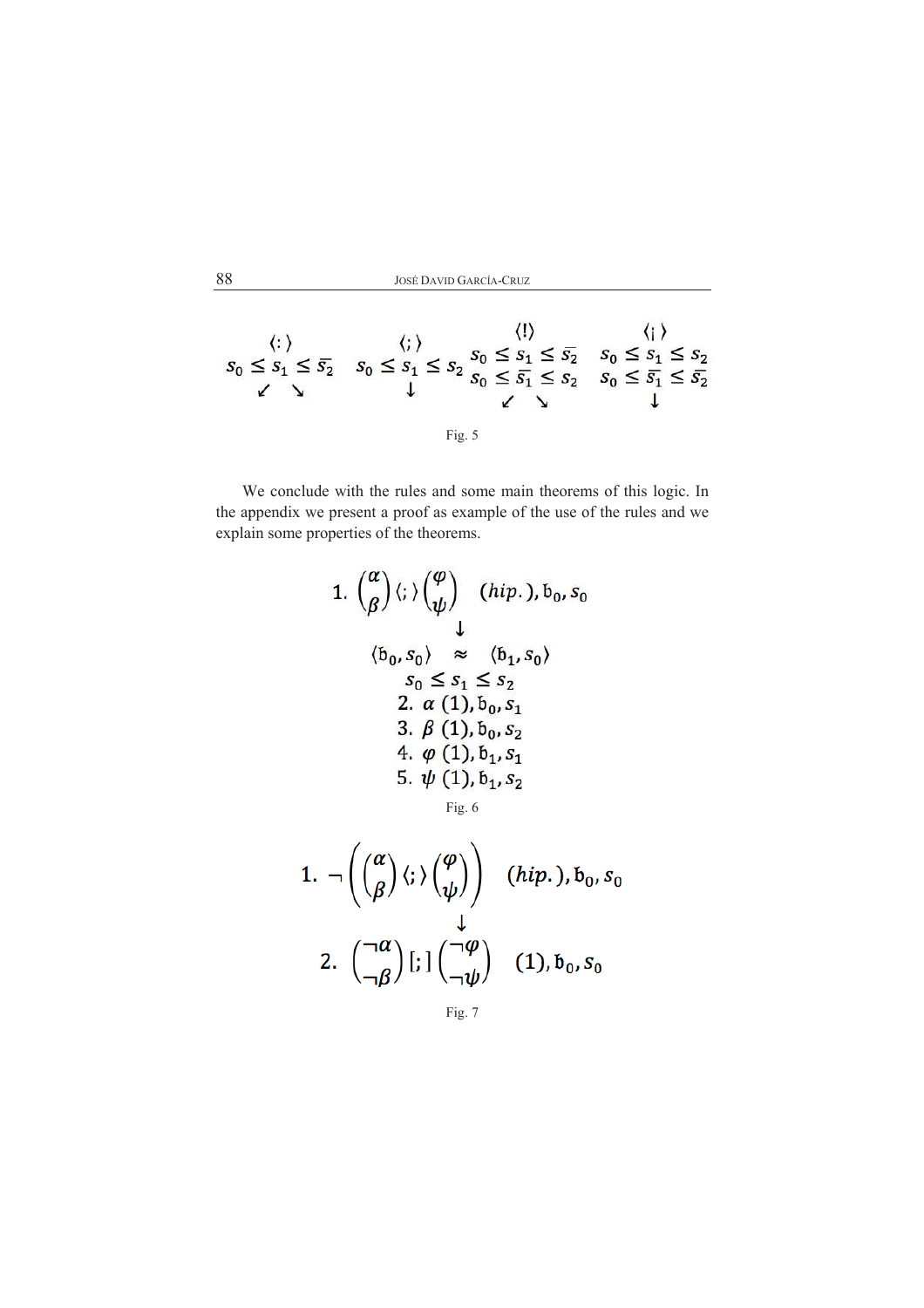

1. 
$$
\binom{\alpha}{\beta}
$$
[:  $\left(\frac{\varphi}{\psi}\right)$  (hip.),  $b_0$ ,  $s_0$   
\n $\langle b_0, s_0 \rangle \approx \langle b_1, s_0 \rangle$   
\n $s_0 \le s_1 \le s_2$   
\n2.  $\alpha$  (1),  $b_0$ ,  $s_1$   
\n3.  $\beta$  (1),  $b_0$ ,  $s_2$   
\n4.  $\varphi$  (1),  $b_1$ ,  $s_1$   
\n5.  $\psi$  (1),  $b_1$ ,  $s_2$   
\nFig. 8

1. 
$$
\neg \left( \begin{pmatrix} \alpha \\ \beta \end{pmatrix} \begin{bmatrix} : \\ \end{pmatrix} \begin{pmatrix} \varphi \\ \psi \end{pmatrix} \right)
$$
 (hip.),  $b_0$ ,  $s_0$   
2.  $\begin{pmatrix} \neg \alpha \\ \neg \beta \end{pmatrix} \langle : \rangle \begin{pmatrix} \neg \varphi \\ \neg \psi \end{pmatrix}$  (1),  $b_0$ ,  $s_0$ 

Fig. 9

1. 
$$
\binom{\alpha}{\beta}
$$
  $\langle i \rangle \binom{\varphi}{\psi}$  *(hip.)*,  $b_0$ ,  $s_0$   
\n $\downarrow$   
\n $\langle b_0, s_0 \rangle \approx \langle b_1, s_0 \rangle$   
\n $s_0 \le s_1 \le s_2$   
\n $s_0 \le \overline{s_1} \le \overline{s_2}$   
\n2.  $\alpha$  (1),  $b_0$ ,  $s_1$   
\n3.  $\beta$  (1),  $b_0$ ,  $s_2$   
\n4.  $\varphi$  (1),  $b_1$ ,  $s_1$   
\n5.  $\psi$  (1),  $b_1$ ,  $s_2$   
\nFig. 10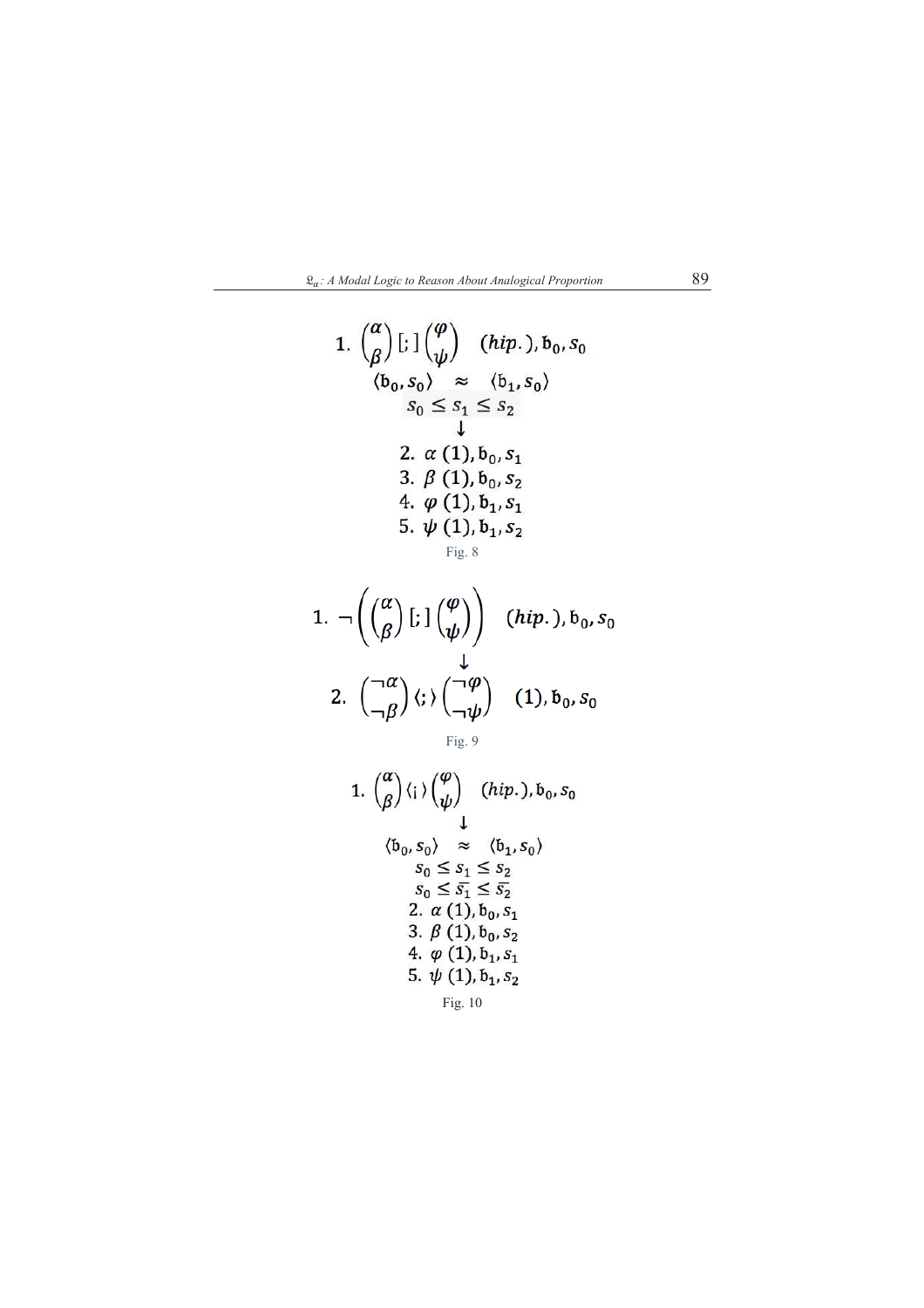1. 
$$
\neg \left( \begin{pmatrix} \alpha \\ \beta \end{pmatrix} \langle i \rangle \begin{pmatrix} \varphi \\ \psi \end{pmatrix} \right)
$$
 (*hip.*),  $b_0$ ,  $s_0$   
2.  $\begin{pmatrix} \neg \alpha \\ \neg \beta \end{pmatrix} [i] \begin{pmatrix} \neg \varphi \\ \neg \psi \end{pmatrix}$  (1),  $b_0$ ,  $s_0$ 

Fig. 11

1. 
$$
\binom{\alpha}{\beta}
$$
  $\left[ \begin{array}{cc} 1 \end{array} \right] \binom{\varphi}{\psi}$  *(hip.)*,  $b_0$ ,  $s_0$   
\n $\downarrow$   
\n $\langle b_0, s_0 \rangle \approx \langle b_1, s_0 \rangle$   
\n $s_0 \le s_1 \le s_2$   
\n $s_0 \le s_1 \le s_2$   
\n2.  $\alpha$  (1),  $b_0$ ,  $s_1$   
\n3.  $\beta$  (1),  $b_0$ ,  $s_2$   
\n4.  $\varphi$  (1),  $b_1$ ,  $s_1$   
\n5.  $\psi$  (1),  $b_1$ ,  $s_2$   
\nFig. 12

1. 
$$
\neg \left( \begin{pmatrix} \alpha \\ \beta \end{pmatrix} [i] \begin{pmatrix} \varphi \\ \psi \end{pmatrix} \right)
$$
 (*hip.*),  $b_0$ ,  $s_0$   
2.  $\begin{pmatrix} \neg \alpha \\ \neg \beta \end{pmatrix} \langle i \rangle \begin{pmatrix} \neg \varphi \\ \neg \psi \end{pmatrix}$  (1),  $b_0$ ,  $s_0$ 

Fig. 13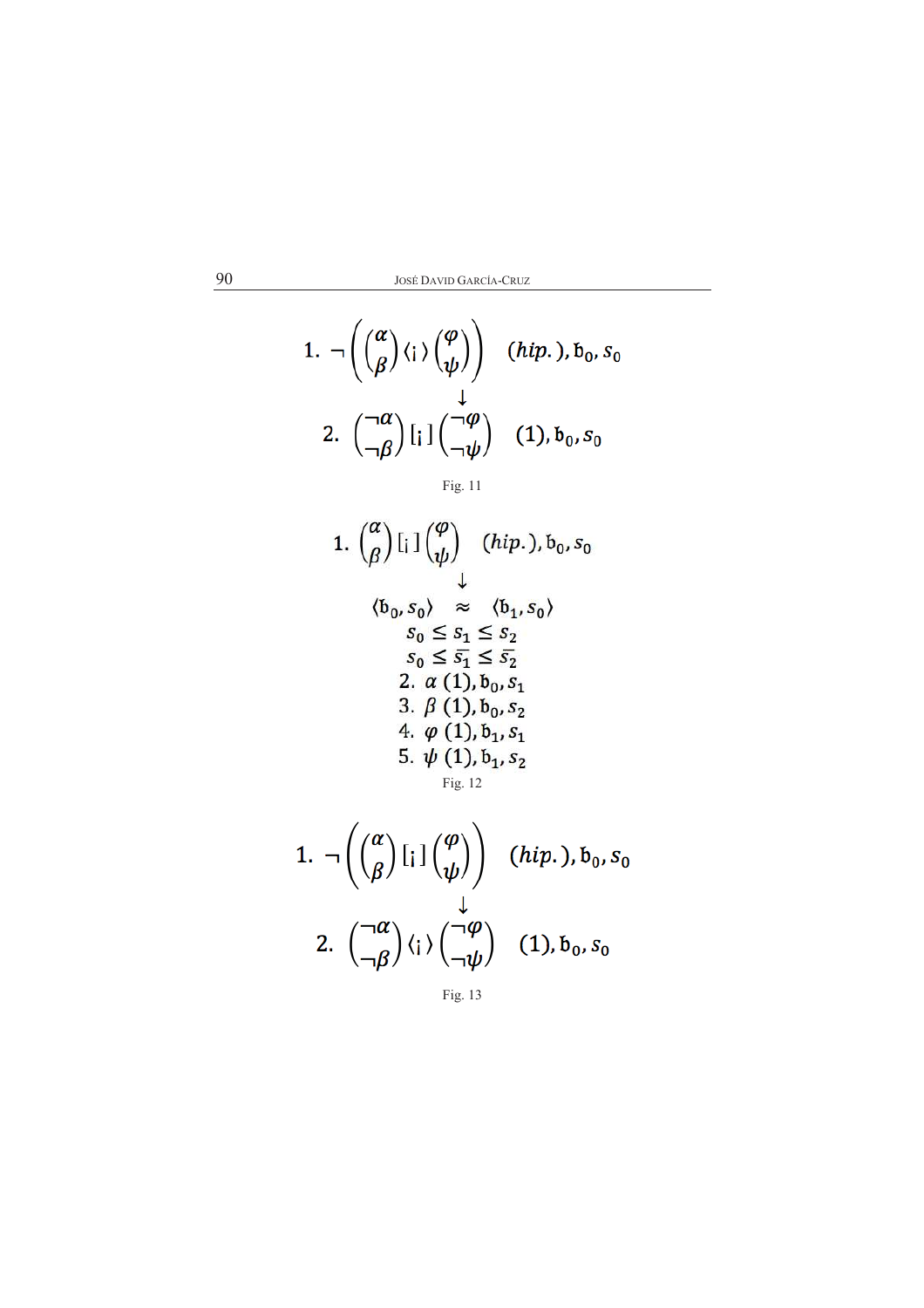

1. 
$$
\binom{\alpha}{\beta}
$$
  $\langle ! \rangle \binom{\varphi}{\psi}$  *(hip.), b<sub>0</sub>, s<sub>0</sub>*  
\n $\downarrow$   
\n $\langle b_0, s_0 \rangle \approx \langle b_1, s_0 \rangle$   
\n $s_0 \le s_1 \le s_2$   
\n $s_0 \le \overline{s_1} \le s_2$   
\n2.  $\alpha$  (1),  $b_0, s_1 \varphi$  (1),  $b_1, s_1$   
\n3.  $\beta$  (1),  $b_0, s_2 \psi$  (1),  $b_1, s_2$ 

Fig. 14

1. 
$$
\neg \left( \begin{pmatrix} \alpha \\ \beta \end{pmatrix} \langle 1 \rangle \begin{pmatrix} \varphi \\ \psi \end{pmatrix} \right)
$$
 (*hip.*),  $b_0$ ,  $s_0$   
2.  $\left( \begin{pmatrix} \neg \alpha \\ \neg \beta \end{pmatrix} \begin{bmatrix} 1 \end{bmatrix} \begin{pmatrix} \neg \varphi \\ \neg \psi \end{pmatrix}$  (1),  $b_0$ ,  $s_0$ 

1. 
$$
\binom{\alpha}{\beta}
$$
 [!]  $\binom{\varphi}{\psi}$  (hip.),  $b_0$ ,  $s_0$   
\n $\downarrow$   
\n $\langle b_0, s_0 \rangle \approx \langle b_1, s_0 \rangle$   
\n $s_0 \le s_1 \le \overline{s_2}$   
\n $s_0 \le \overline{s_1} \le s_2$   
\n2.  $\alpha$  (1),  $b_0$ ,  $s_1$   $\varphi$  (1),  $b_1$ ,  $s_1$   
\n3.  $\beta$  (1),  $b_0$ ,  $s_2$   $\psi$  (1),  $b_1$ ,  $s_2$ 

Fig. 16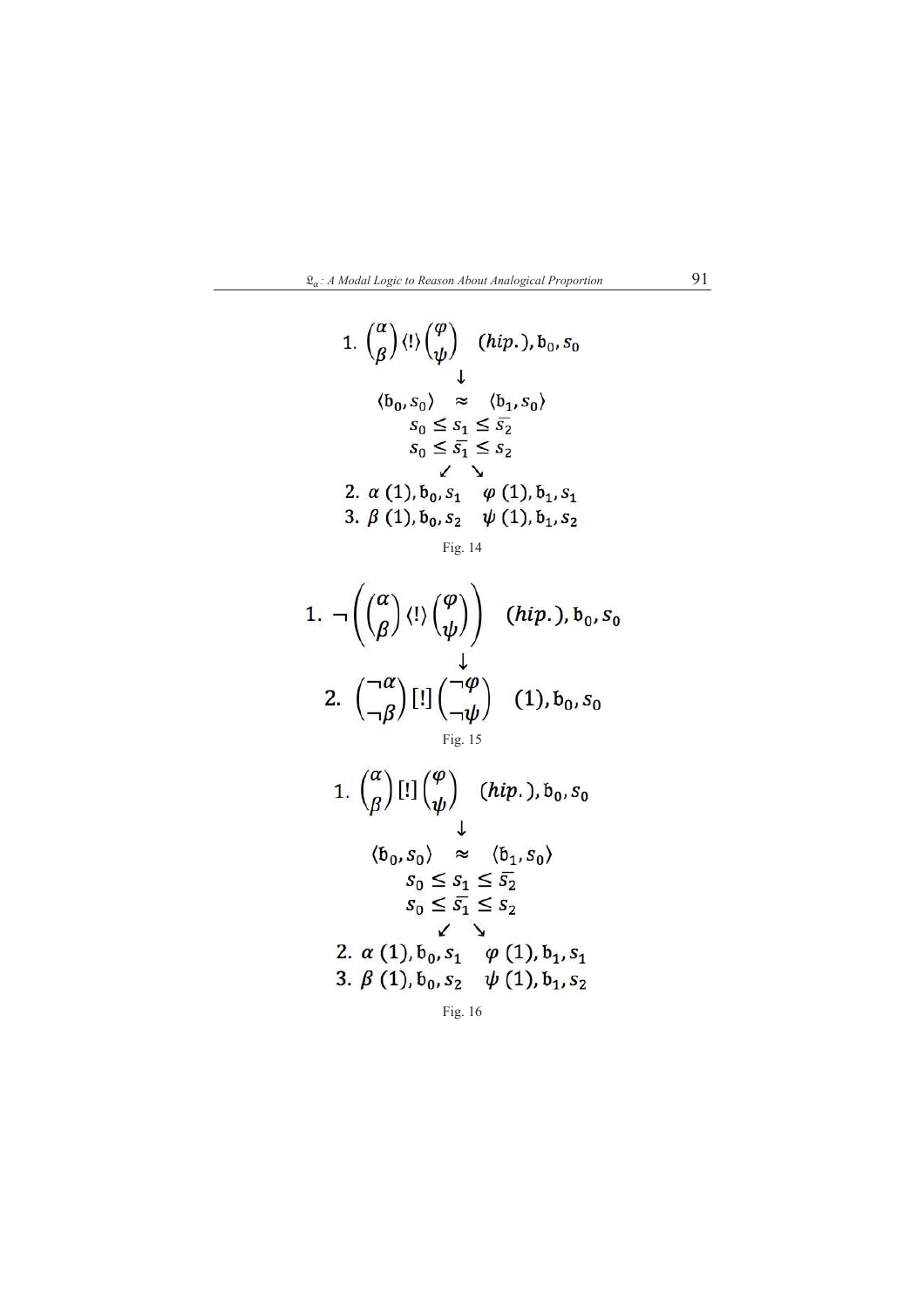1. 
$$
\neg \left( \begin{pmatrix} \alpha \\ \beta \end{pmatrix} [!] \begin{pmatrix} \varphi \\ \psi \end{pmatrix} \right)
$$
 (*hip.*),  $b_0$ ,  $s_0$   
1.  $\qquad \downarrow$   
2.  $\left( \begin{pmatrix} \neg \alpha \\ \neg \beta \end{pmatrix} \langle ! \rangle \begin{pmatrix} \neg \varphi \\ \neg \psi \end{pmatrix} \right)$  (1),  $b_0$ ,  $s_0$   
 $\qquad \qquad \text{Fig. 17}$ 

$$
\Gamma
$$

**Theorems** 1.  $\begin{pmatrix} \alpha \\ \beta \end{pmatrix} \langle : \rangle \begin{pmatrix} \alpha \\ \beta \end{pmatrix}$  Reflexivity 2.  $\binom{\alpha}{\alpha}$ (:)  $\binom{\beta}{\beta}$  Reflexivity 3.  $\begin{pmatrix} \alpha \\ \beta \end{pmatrix} \begin{pmatrix} \cdot \\ \cdot \end{pmatrix} \begin{pmatrix} \varphi \\ \psi \end{pmatrix} \rightarrow \begin{pmatrix} \alpha \\ \varphi \end{pmatrix} \begin{pmatrix} \cdot \\ \cdot \end{pmatrix} \begin{pmatrix} \beta \\ \psi \end{pmatrix}$  Central permutation<br>4.  $\begin{pmatrix} \alpha \\ \beta \end{pmatrix} \begin{pmatrix} \cdot \\ \cdot \end{pmatrix} \begin{pmatrix} \varphi \\ \psi \end{pmatrix} \rightarrow \begin{pmatrix} \begin{pmatrix} \varphi \\ \psi \end{pmatrix} \begin{pmatrix} \$ 5.  $\binom{\alpha}{\beta}$  (!) $\binom{\beta}{\alpha}$  Reverse reflexivity 6.  $\binom{\alpha}{\alpha}$ (!)  $\binom{\beta}{\beta}$  Reverse reflexivity 7.  $(\begin{pmatrix} \alpha \\ \beta \end{pmatrix} \langle ! \rangle \begin{pmatrix} \varphi \\ \psi \end{pmatrix} \rangle \rightarrow ((\begin{pmatrix} \varphi \\ \beta \end{pmatrix} \langle ! \rangle \begin{pmatrix} \alpha \\ \psi \end{pmatrix})$  Odd permutation<br>8.  $(\begin{pmatrix} \alpha \\ \beta \end{pmatrix} \langle ! \rangle \begin{pmatrix} \varphi \\ \psi \end{pmatrix} \rangle \rightarrow ((\begin{pmatrix} \varphi \\ \psi \end{pmatrix} \langle ! \rangle \begin{pmatrix} \alpha \\ \beta \end{pmatrix})$  Symmetry 9.  $\begin{pmatrix} \alpha \\ \beta \end{pmatrix}$  (; ) $\begin{pmatrix} \beta \\ \alpha \end{pmatrix}$  Bi-reflexivity  $10.\left(\begin{matrix} \alpha \\ \beta \end{matrix}\right)\left\langle ;\right\rangle \left(\begin{matrix} \alpha \\ \beta \end{matrix}\right)$  Bi-reflexivity 11.  $((\begin{pmatrix} \alpha \\ \beta \end{pmatrix} \langle; \rangle (\begin{pmatrix} \varphi \\ \psi \end{pmatrix}) \rightarrow ((\begin{pmatrix} \beta \\ \alpha \end{pmatrix} \langle; \rangle (\begin{pmatrix} \varphi \\ \psi \end{pmatrix})$  Even permutation 12.  $((\begin{smallmatrix} \alpha \\ \beta \end{smallmatrix})(;)(\begin{smallmatrix} \varphi \\ \psi \end{smallmatrix})) \rightarrow ((\begin{smallmatrix} \varphi \\ \psi \end{smallmatrix})(;)(\begin{smallmatrix} \alpha \\ \beta \end{smallmatrix}))$  Symmetry 13.  $((\begin{smallmatrix} \alpha \\ \beta \end{smallmatrix})(:) (\begin{smallmatrix} \psi \\ \varphi \end{smallmatrix})) \leftrightarrow ((\begin{smallmatrix} \alpha \\ \beta \end{smallmatrix})(!) (\begin{smallmatrix} \varphi \\ \psi \end{smallmatrix}))$  Equivalence 1 14.  $((\begin{matrix} \alpha \\ \psi \end{matrix})(\cdot)(\begin{matrix} \varphi \\ \beta \end{matrix})) \leftrightarrow ((\begin{matrix} \alpha \\ \beta \end{matrix})(\cdot)(\begin{matrix} \varphi \\ \psi \end{matrix}))$  Equivalence 2 15.  $\left( \begin{pmatrix} \alpha \\ -\psi \end{pmatrix} \langle : \rangle \begin{pmatrix} -\varphi \\ \beta \end{pmatrix} \rangle \leftrightarrow \left( \begin{pmatrix} \alpha \\ \beta \end{pmatrix} \langle : \rangle \begin{pmatrix} \varphi \\ \psi \end{pmatrix} \right)$  Equivalence 3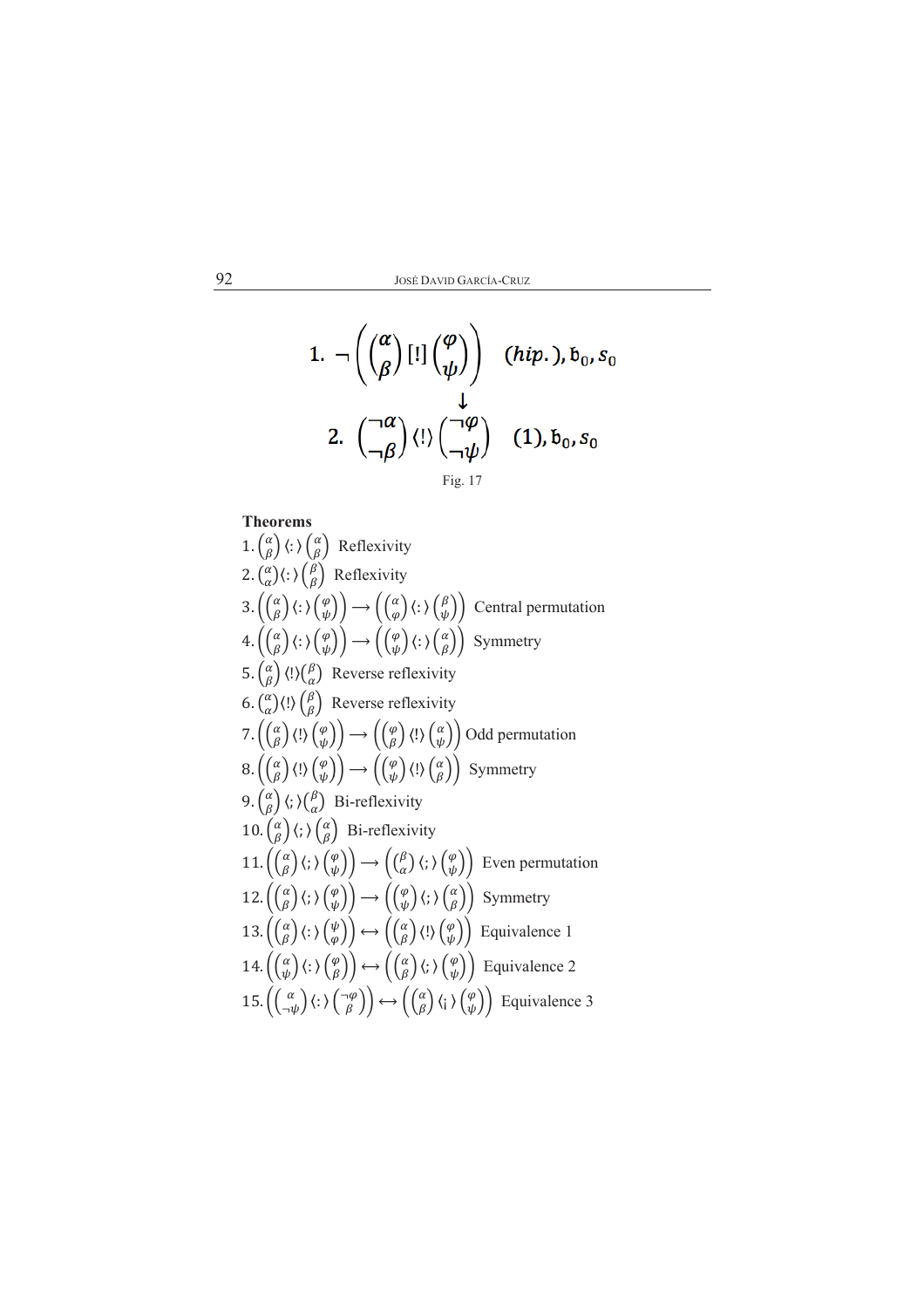#### $\mathfrak{L}_{\alpha}$ : A Modal Logic to Reason About Analogical Proportion

### Conclusion

We present a brief recapitulation of the notion of analogical proportion, in specific of the four homogeneous analogies, i.e. analogies that not mix different kind of indicators. These ideas extracted from some works of Henri Prade and Gilles Richard served as a base to the presentation of our system of logic. We have presented the language and the needed syntactic elements to understand our modal interpretation. The novelty of our analysis was the use of binomial notation in the representation of analogical relations. Then we continued offering an interpretation of the language and defining the operators of analogy semantically based on two relations that interact simultaneously. Finally, in this section we have presented the relation of logical consequence and we have showed how this relation induce a consequence operation.

In the following section we have analyzed some consequences of our definitions, specifically on the meaning of the operators of analogy and on the possibility of dualize them. In this part we conclude with an effective way to generate the dual operators and we clarify some questions linked to the relations with we define the operators semantically. Finally, we have present a logical calculus based on the semantics defined, the main novelty is the double reference to a one state and a one m-state, and the relation of non-identical m-states.

Although we have analyzed many questions we consider that there are some open questions related with this issue, we mention some of them. In the first place what is the philosophical relevance of the notion of complement state? Is it possible to offer a more restrictive definition that generates different behavior of the operators? Also, how we make more clear the relation between states and m-states? And finally, what versions of the "classical" modal systems may be defined in the logic presented here? These important questions escape the reach of this work and the answers are left to a future research.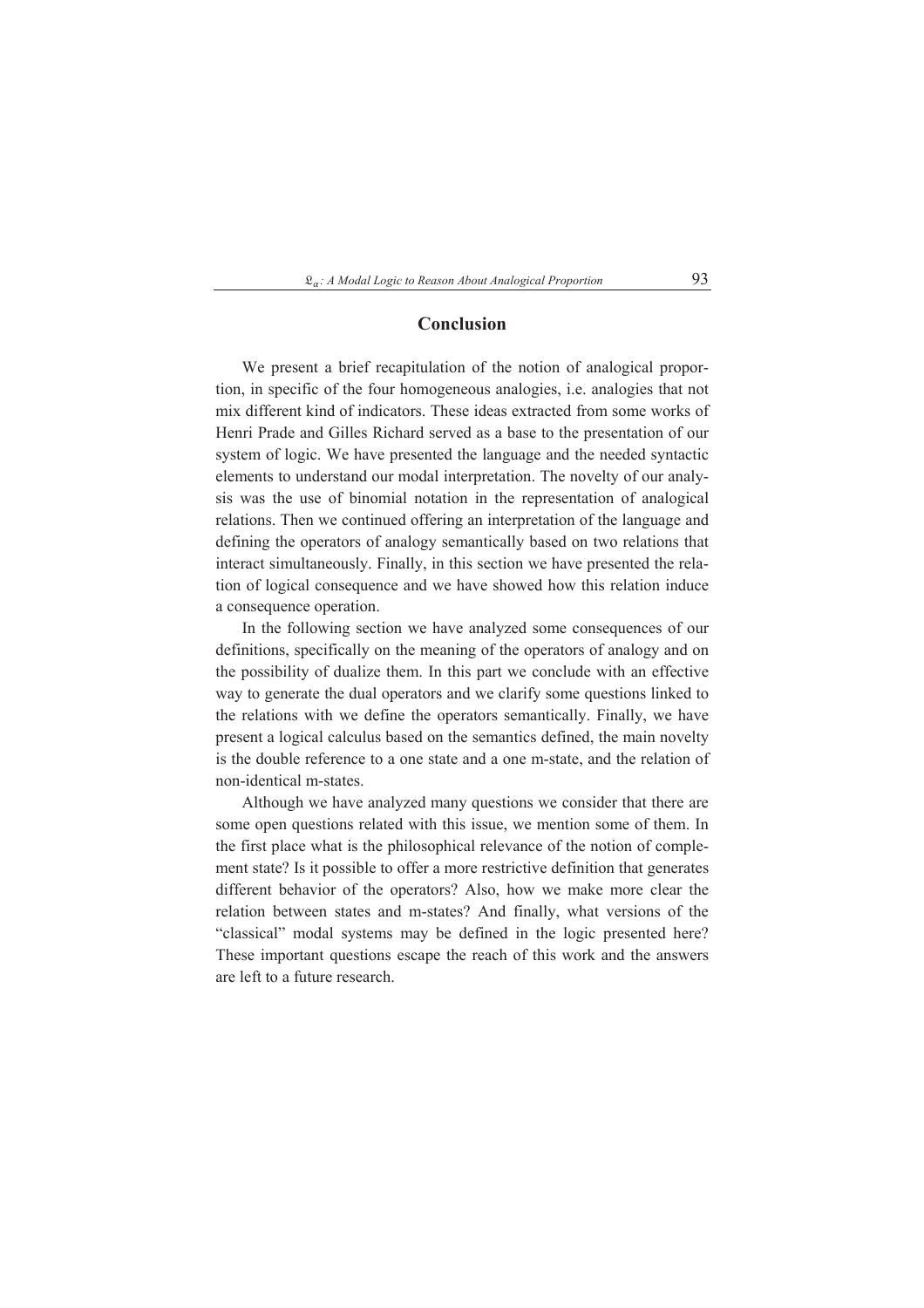## **Appendix 1**

We present a proof of a theorem of the logic  $\mathfrak{L}_{\alpha}$ , we call this theorem the Central Permutation Theorem (CPT) that represents the so called property of the analogy operation. We analyze all the elements of the proof and we explain the main features of the rules defined above.

1. 
$$
\neg \left( {p \choose q} \langle : \rangle {r \choose s} \right) \rightarrow \left( {p \choose r} \langle : \rangle {q \choose s} \right)
$$
 *hip., b<sub>1</sub>, s<sub>1</sub>*  
\n2.  $\left( {p \choose q} \langle : \rangle {r \choose s} \right)$  (1), b<sub>1</sub>, s<sub>1</sub>  
\n3.  $\neg \left( {p \choose r} \langle : \rangle {q \choose s} \right)$  (1), b<sub>1</sub>, s<sub>1</sub>  
\n4.  $\left( {\bigcap_{\neg r}^{\neg p} \bigg[ : \bigg( {\bigcap_{\neg s}^{\neg q}} \bigg)} \right)$  (1), b<sub>1</sub>, s<sub>1</sub>  
\n $\langle b_1, s_1 \rangle \approx \langle b_2, s_1 \rangle$   
\n5. *p*, (2), b<sub>1</sub>, s<sub>2</sub> *r*, (2), b<sub>2</sub>, s<sub>2</sub>  
\n6. *q*, (2), b<sub>1</sub>, s<sub>3</sub> *s*, (2), b<sub>2</sub>, s<sub>3</sub>  
\n7.  $\neg p$ , (2), b<sub>1</sub>, s<sub>3</sub> *s*, (2), b<sub>2</sub>, s<sub>3</sub>  
\n8.  $\neg p$ , (4), b<sub>1</sub>, s<sub>2</sub>  $\neg q$ , (4), b<sub>2</sub>, s<sub>3</sub>  
\n9.  $\neg r$ , (4), b<sub>1</sub>, s<sub>3</sub>  $\neg s$ , (4), b<sub>2</sub>, s<sub>2</sub>  
\n10. *p*, (4), b<sub>1</sub>, s<sub>3</sub>  $\neg s$ , (4), b<sub>2</sub>, s<sub>2</sub>  
\n8.  $\neg \varphi$ , (4), b<sub>1</sub>, s<sub>3</sub>  $\neg s$ , (4), b<sub>2</sub>, s<sub>2</sub>  
\n9.  $\neg r$ , (4), b<sub>1</sub>, s<sub>3</sub> *q*, (4), b<sub>2</sub>, s<sub>2</sub>  
\n9.  $\neg r$ , (

This formula is a representation of the property of *central permutation* of the analogy operation [Prade and Richard, 2009a, p. 132]. The property states that if A and B are analogous to C and D, we may conclude that A and C are analogous to B and D. The first line of the proof contains the formula properly said but negated, as this formula is a conditional the fol-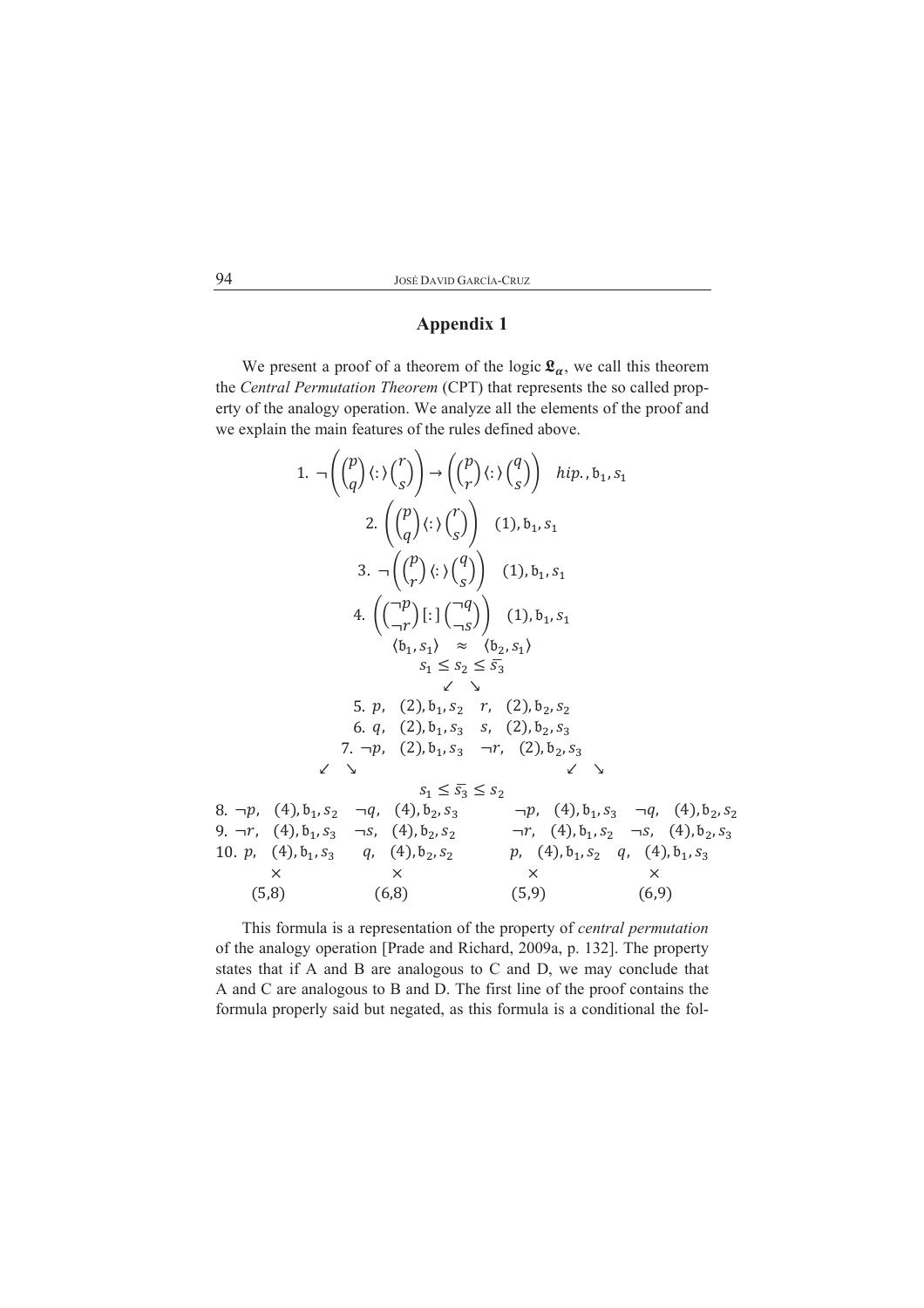lowing lines 2 and 3, has the antecedent of the formula and the consequent of the formula, respectively. The step 4 is obtained from the application of the weak analogy operator negated. Between lines 4 and 5 are the operator restrictions that states the link between m-states and states.

The lines  $5 - 7$  contain the resulting formulas from the application of the rule of elimination of the analogy operator affirmed, this rule is applied to the formula in line 2. As we have been mentioned, this rule has as result two branches in which the two pairs of component formulas are sent. In this case p and q are sent to the left branch where p is present in  $s_2$  and q in  $s_3$ ; and r and s are sent to the right, and r is present in  $s_2$  and s in  $s_3$ . An important and restrictive issue of the application of this rule is the presence of the  $\neg p$  and  $\neg r$  formulas in each branch, this fact is debt to the relation of the states with its complement. In this case  $s_2$  is related with the  $\overline{s_3}$  and the information on  $s_2$  (p) is preserved in  $\overline{s_3}$ , but not in  $s_3$ , and for this reason the negation of  $p$  is sent to them. The same situation happens with  $r$  in  $s_2$  and its negation  $s_3$ . This fact causes that in each branch are present three formulas and not only two.

Between the steps 7 and 8 we have a new interaction between states. the reason of this restriction is that the relation of information inclusion between states satisfy properties in the same sense of the modal systems K, T, S4, S5, etc. In this case, the relation is transitive and symmetric, therefore, it is plausible to think that this is a theorem of an extended version of S4. We explain briefly the properties in the example. We have a previous link between  $s_1$  to  $s_2$ , and from  $s_2$  to  $\overline{s_3}$ ; and we have a strong operator that "recycles" the mentioned link. We assume the properties of transitivity and symmetry, and we know that the formula with strong operator (step 4) is present in  $s_1$ . By transitivity we relate  $s_1$  with  $\overline{s_3}$ , and with symmetry we relate state  $\bar{s}_3$  with  $s_2$ , and in this state the formulas of the center of the branches are present (center permutation). Insomuch as this restriction only affects the central branches, and as the formulas in this branches take advantage of the symmetry and transitivity to generate the contradictions needed to close all the branches of the tree, this relation between states is the one that represents central permutation.

We think that this procedure is justified at least in the following idea. When we generate the symmetric and transitive link between the three